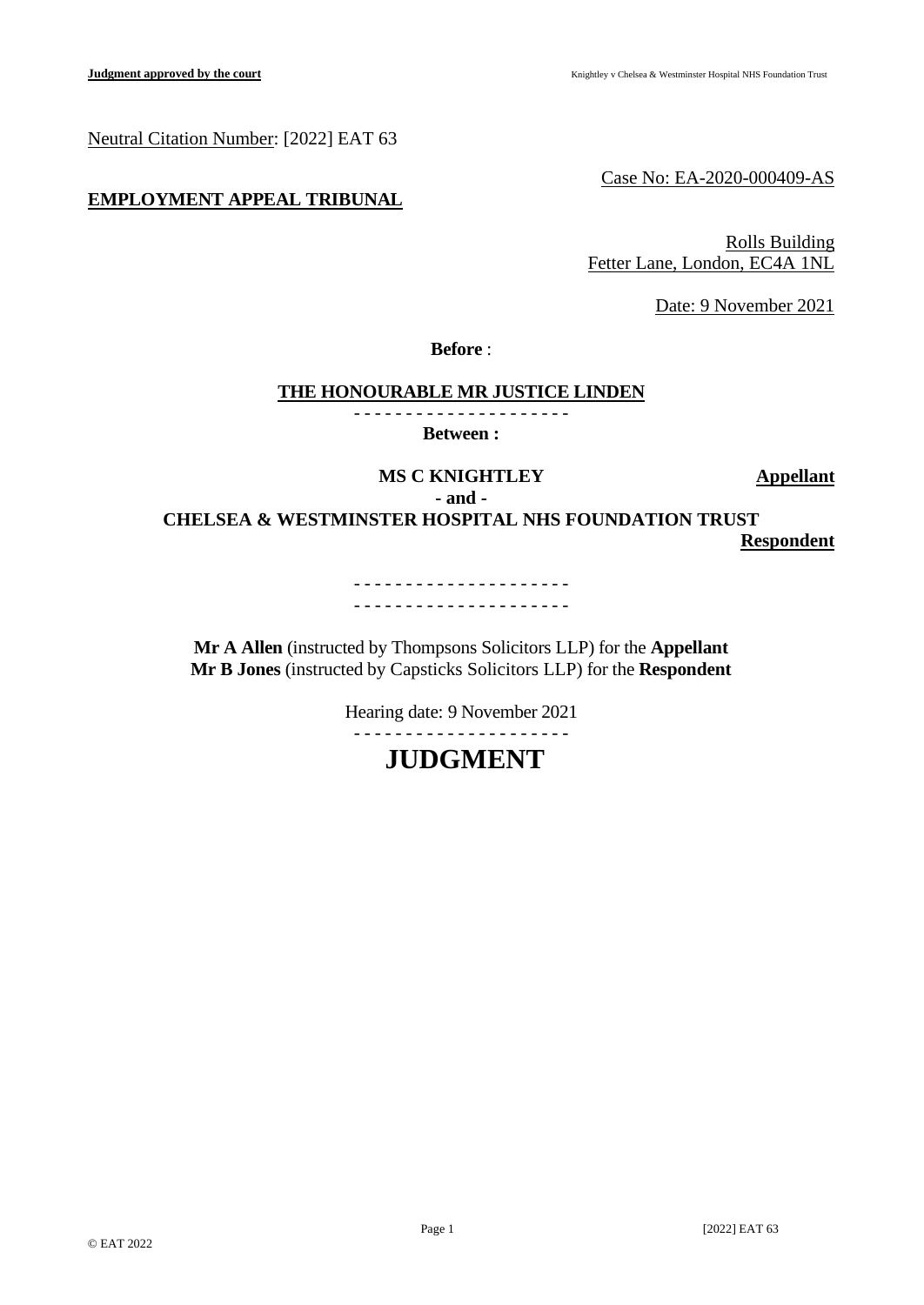#### **SUMMARY**

# **UNFAIR DISMISSAL AND DISABILITY DISCRIMINATION**

The Employment Tribunal found that the employer had failed to make a reasonable adjustment to its procedure when dismissing the employee on grounds of capability in that it had not allowed her an extension of time to lodge an appeal against her dismissal. It therefore upheld her claim under section 20 Equality Act 2010. However, it found that her dismissal was fair and proportionate, and therefore dismissed her claims for unfair dismissal and discrimination arising out of disability, contrary to section 15 Equality Act 2010.

The employee's appeal was on the basis that the Tribunal's finding, for the purposes of section 20 of the 2010 Act, that the employee was unreasonably denied an opportunity to appeal against her dismissal ought to have led to her other claims succeeding and/or that the Tribunal had not sufficiently explained how her dismissal could be fair or proportionate given this finding and/or that the Tribunal had wrongly relied on its finding that the employee's appeal would not have been successful in any event and had thereby committed the **Polkey** heresy.

Held: appeal dismissed. Discussion of the relationship between claims under sections 15 and 20 of the 2010 Act and unfair dismissal claims.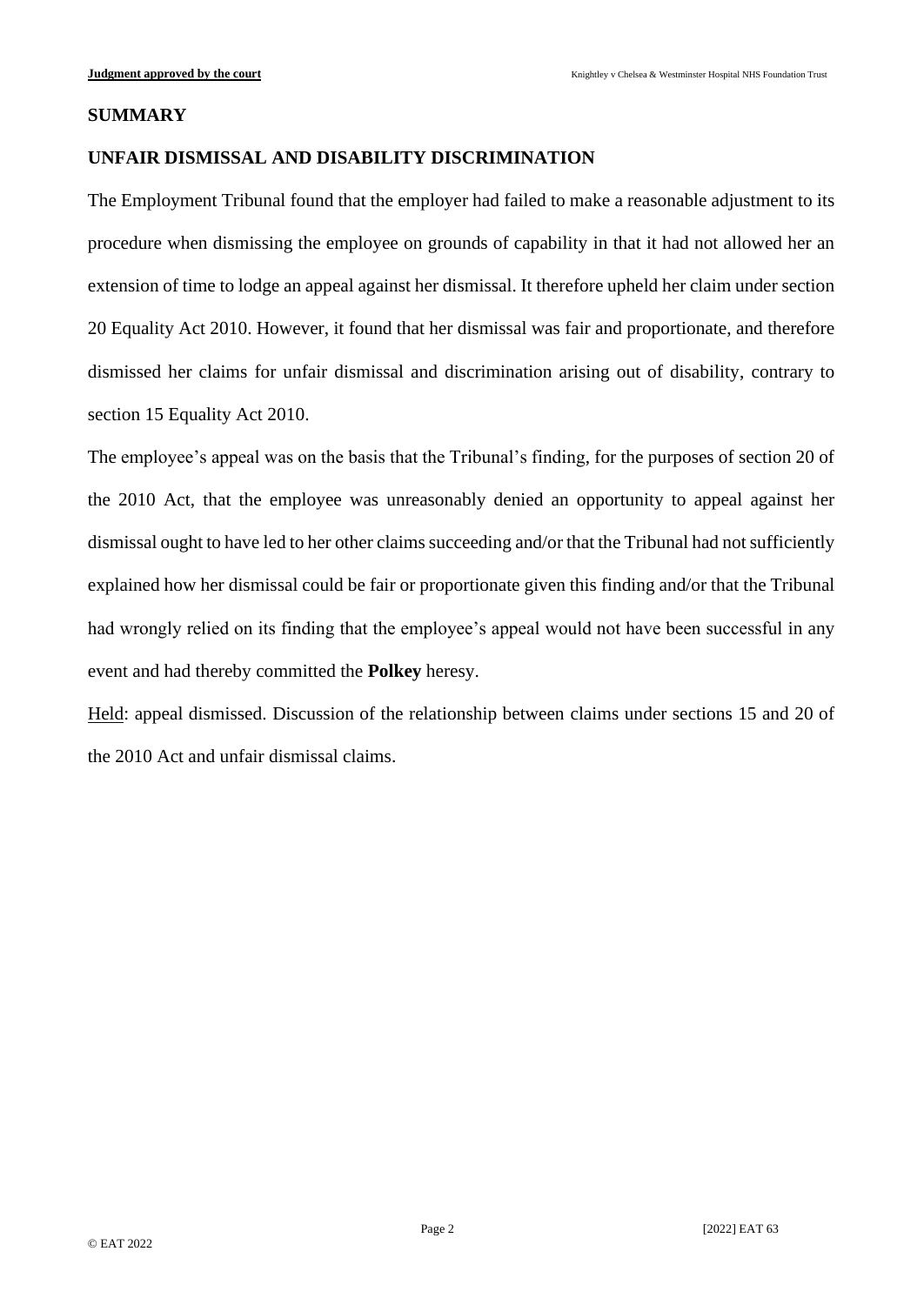#### **THE HONOURABLE MR JUSTICE LINDEN**

#### **Introduction**

1. This is an appeal from a judgment of a full Employment Tribunal, sitting at London Central and presided over by Employment Judge Khan ("the ET"), after a seven-day hearing in September/October 2019. The ET's Reasons for its judgment, which ran to 40 pages and are a model of clarity, were sent to the parties on 11 March 2020. It dismissed the claimant's complaints of unfair dismissal, discrimination arising from disability contrary to section 15 of the **Equality Act 2010** and incorrect calculation of notice pay, as well as two of her three complaints of failure to make reasonable adjustments contrary to section 20 of the **2010 Act**. However, the ET held that the respondent did fail to make a reasonable adjustment in that it should have allowed the claimant an extension of time to submit an appeal against her dismissal, albeit that appeal would have failed. It therefore provisionally awarded the claimant £3,000 for injury to feelings.

2. By a notice of appeal dated 22 April 2020, the claimant argues that, given that the ET had held that it would have been reasonable to allow her more time to submit her appeal and that the effect of not doing so was that she did not have an effective opportunity to appeal, the ET ought to have found that her dismissal was unfair (Ground 1). She also contends that the ET's reasons for finding that her dismissal was fair, notwithstanding that her appeal was not considered, are inadequate (Ground 2) and that the ET took into account an irrelevant consideration when deciding that her dismissal was fair, namely the fact that her appeal would not have made a difference to the outcome because it would have failed (Ground 3). The claimant also argues that, if her dismissal was procedurally unfair, it would follow that it was not a proportionate means of achieving a legitimate aim for the purposes of section 15 of the **2010 Act** and her claim under that section should also have succeeded (Ground 4).

3. Permission to appeal was given by Bourne J by order dated 4 January 2021.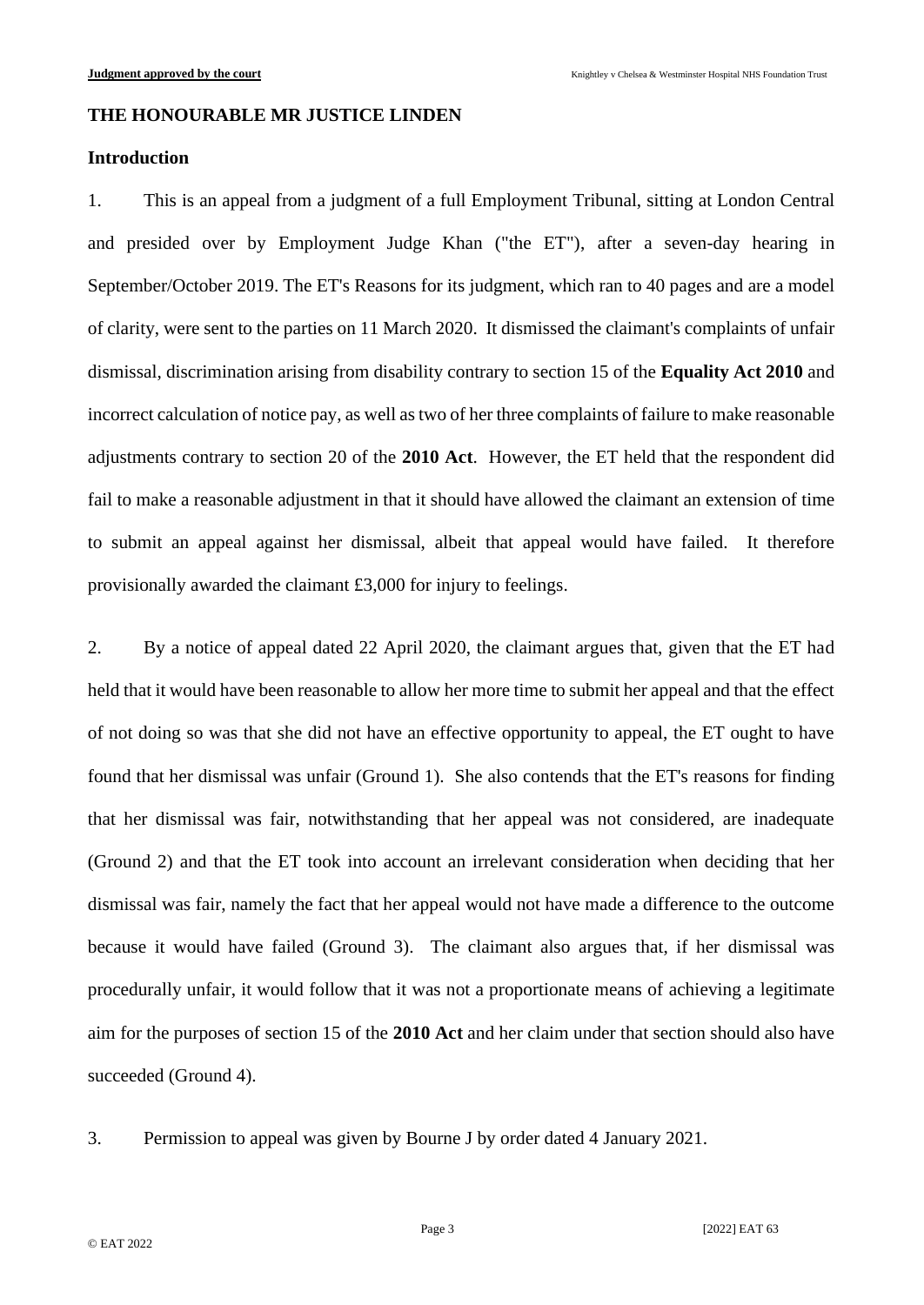### **The Facts**

4. The claimant began employment with the respondent on 11 February 2009 as a Lead Midwife for Mental Health and was employed until her dismissal on notice with effect from 5 April 2018 on grounds of capability. Her job required her to play a key organisational role in developing and maintaining high standards of care for women experiencing mental health problems during pregnancy and in the immediate postnatal period. Her job was both patient-facing and concerned with internal management of the service, and it involved dealing with vulnerable patients, high-risk pregnancies and other complex cases.

5. The ET found that, from around 2007, the claimant suffered with stress, anxiety and reactive depression, for which she was prescribed antidepressant medication. The respondent conceded that this amounted to a disability for the purposes of the **2010 Act**.

6. The ET also found that, at all material times, the claimant was involved in two protracted and unrelated sets of legal proceedings, which were significant stressors and which impacted on her mental health and therefore her ability to do her job. One of these sets of proceedings was in the Family Court and concerned the custody of her child. The other proceedings were civil proceedings against three NHS Trusts.

7. On the ET's findings, problems with the claimant's attendance developed from the end of 2012, at which point she was contracted to work four days per week. She was given a great deal of latitude and support in relation to her attendance, and adjustments were made, but, notwithstanding this, she had 67 days of sickness absence in 2013.

8. A flexible working arrangement was put in place in 2014, which resulted in an improvement in the claimant's attendance. However, the ET found that her formal attendance record masked the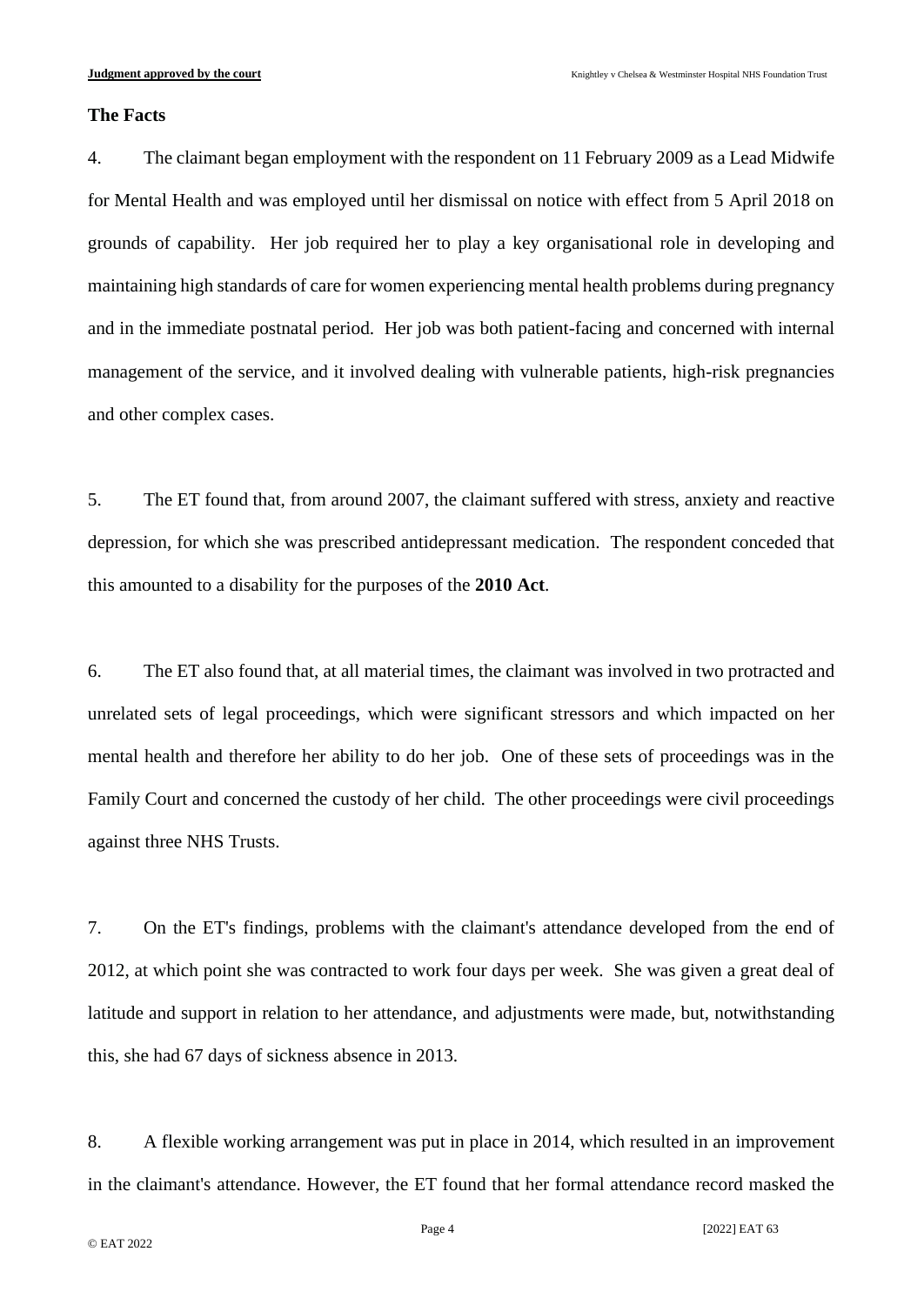true position as she would ring in to say that she needed to work from home and was in fact taking *ad hoc* intermittent absences, which put additional strain on her junior colleagues and on the service to the public which was provided by the respondent.

9. The claimant was then absent on grounds of ill health from 3 August 2015 to 5 September 2016. The ET found that this period of absence of more than a year was managed under the respondent's sickness absence procedures, including various reviews as well as assessments from Occupational Health. The ET made detailed findings about this process. It also found that the impact of the claimant's absence on the service to the public was giving rise to serious concerns about the welfare of patients, and that the claimant's complaints about the respondent's handling of her absences were unfounded. It found that the matter was dealt with leniently, rather than punitively as the claimant alleged, and that she failed to acknowledge the ongoing impact of her absence on what was a high-risk and complex service.

10. The claimant eventually returned to work on 5 September 2016 in the antenatal clinic ("ANC") having agreed that she would be temporarily deployed there for a six-month period as part of a phased return, and in order to facilitate her rehabilitation and resumption of her substantive post. The ANC deals with non-acute, and therefore lower risk, patients and has a greater capacity to accommodate unscheduled absences.

11. In her second week back, the claimant told Ms Topp that she was looking into ill-health retirement and that she did not want to be at work but needed the money. The ET found that the claimant was only able to work two days per week in the first four weeks after her return. She was frequently late by at least 20 minutes and left work around 30 minutes early on most days in the months after her return. The claimant also adopted contradictory positions in relation to her health during this period, telling Occupational Health that she had coped very well in the first two months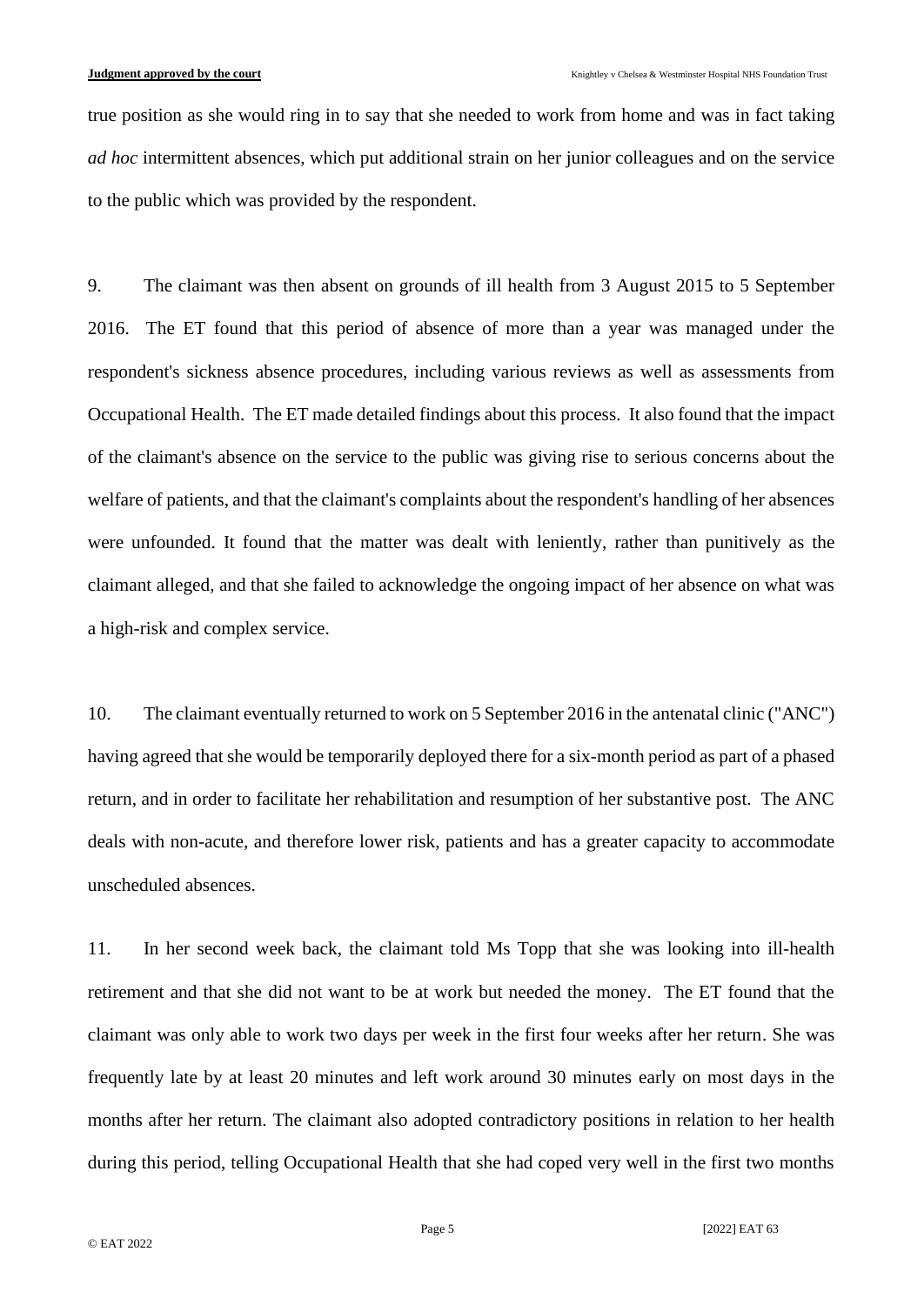after her return and had felt very well, but denying to the ET that she had said this and maintaining that she had not coped well for reasons related to her health.

12. There was also continuing friction between her and Ms Bartlett, the Maternity Outpatients Matron who was attempting to manage the situation. In relation to these issues, the ET found almost invariably that Ms Bartlett had acted reasonably.

13. On 24 January 2017, the claimant submitted a bullying and harassment complaint against Ms Bartlett. She was then absent on grounds of ill health from 10 March 2017 until the termination of her employment. Her absence was again addressed under the respondent's procedures and she was assessed and reviewed on various occasions, including by Occupational Health. Her position in the early months of her absence was that she did not want to return to the ANC, that she wanted to return to her substantive post but that she would not be able to return until the outcome of her grievance was known, and that outcome in itself would impact on her ability to do so. Unless the issues that she had raised were resolved to her satisfaction, she would not be able to return.

14. On 27 July 2017, the claimant was provided with the grievance investigation report. This dismissed her complaints about Ms Bartlett's management of her sickness absence and flexible working arrangements, although it upheld her on one point – a complaint that Ms Bartlett had disclosed confidential information about the claimant to a senior colleague when it was not necessary to do so. There was a meeting with the claimant on 18 August 2017 to discuss this outcome and it was agreed that the respondent would look into certain further issues raised by her. The claimant's position at a review meeting on 23 August 2017 was that, if the grievance did not result in her returning to her substantive post, she would not return to work.

15. In her reviews and an Occupational Health assessment on 18 September 2017, the claimant's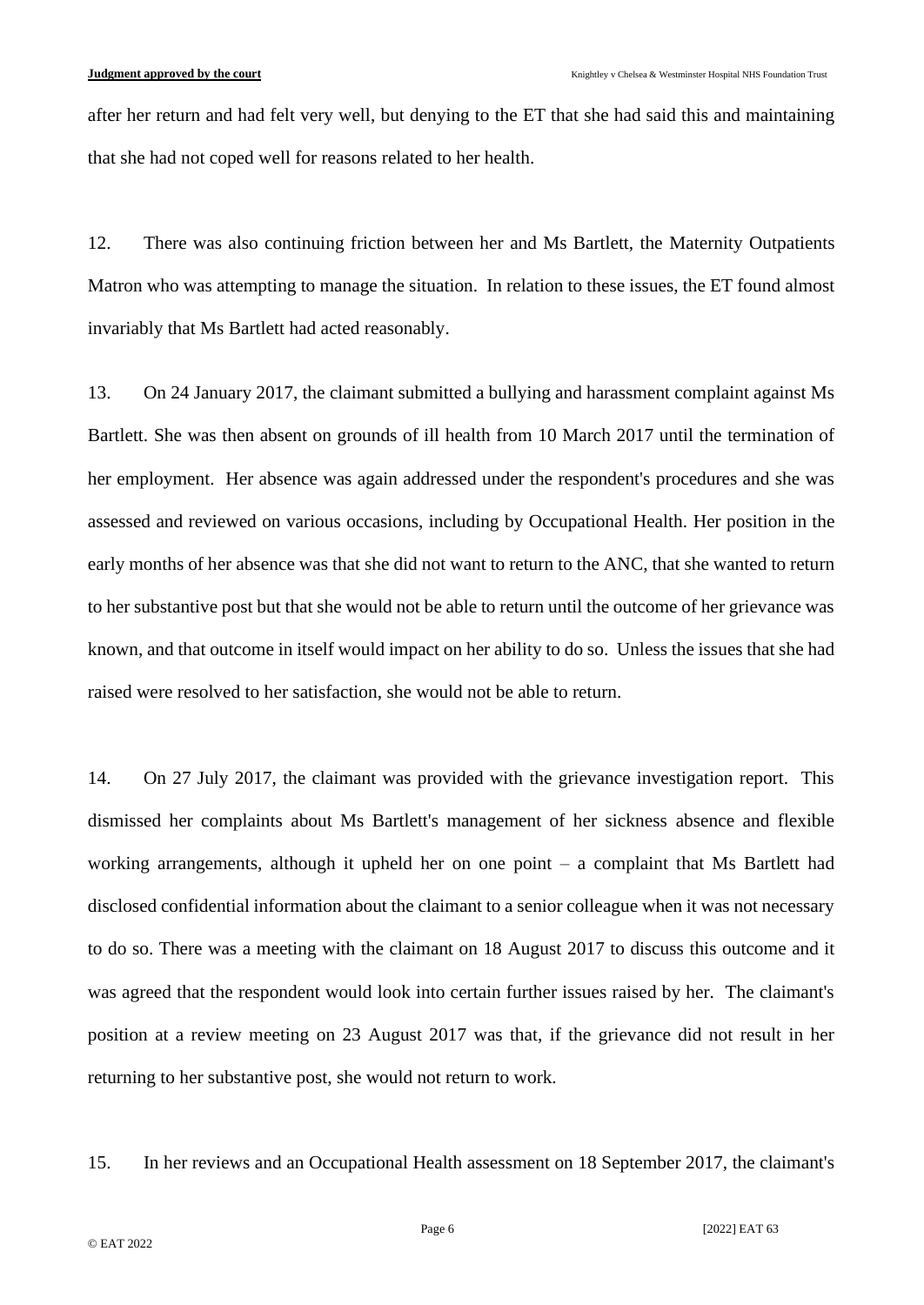consistent position was that she did not consider that she would be able to return to work in the foreseeable future, that there were no steps which the respondent could take to enable her to do so and that she wished to apply for ill-health retirement. She also said on more than one occasion that she did not feel able to return to working in the NHS given her experiences in her litigation against the NHS Trusts in which she was engaged.

16. There was then a long-term sickness absence ("LTSA") hearing on 11 January 2018, which was conducted by a Ms Cochrane, Divisional Head of Nursing. This was the second such hearing that the claimant had been involved in, the previous one having taken place on 7 June 2016 in the context of her first period of extended absence. The claimant was reminded well in advance that this hearing could result in her dismissal and of her right to attend with a companion. At the meeting, the claimant said that she was unfit to work indefinitely, that she no longer felt able to return to work, that there were no adjustments which would enable her to do so and, several times, that she wished to apply for ill-health retirement. She asked Ms Cochrane to delay her decision pending her application for ill-health retirement, although she had not made any such application at this stage. The hearing was then adjourned so that the claimant could collect her child and it was agreed that Ms Cochrane would phone her later that day with an outcome. The ET noted that the claimant did not bring a companion to the hearing and did not submit any documents or written representations at the hearing, although she had had more than two months to do so.

17. Ms Cochrane subsequently ascertained that it was not the practice of the respondent to delay a decision in this type of situation given that applications for ill-health retirement are a separate matter, are dealt with by the NHS Pension Scheme and can take a long time to determine. It was also considered that the disruption to the service caused by the claimant's situation could not continue. She therefore telephoned the claimant later that day to inform her that she would be dismissed on 12 weeks' notice on grounds of capability. This was followed up by a letter dated 25 January 2018 which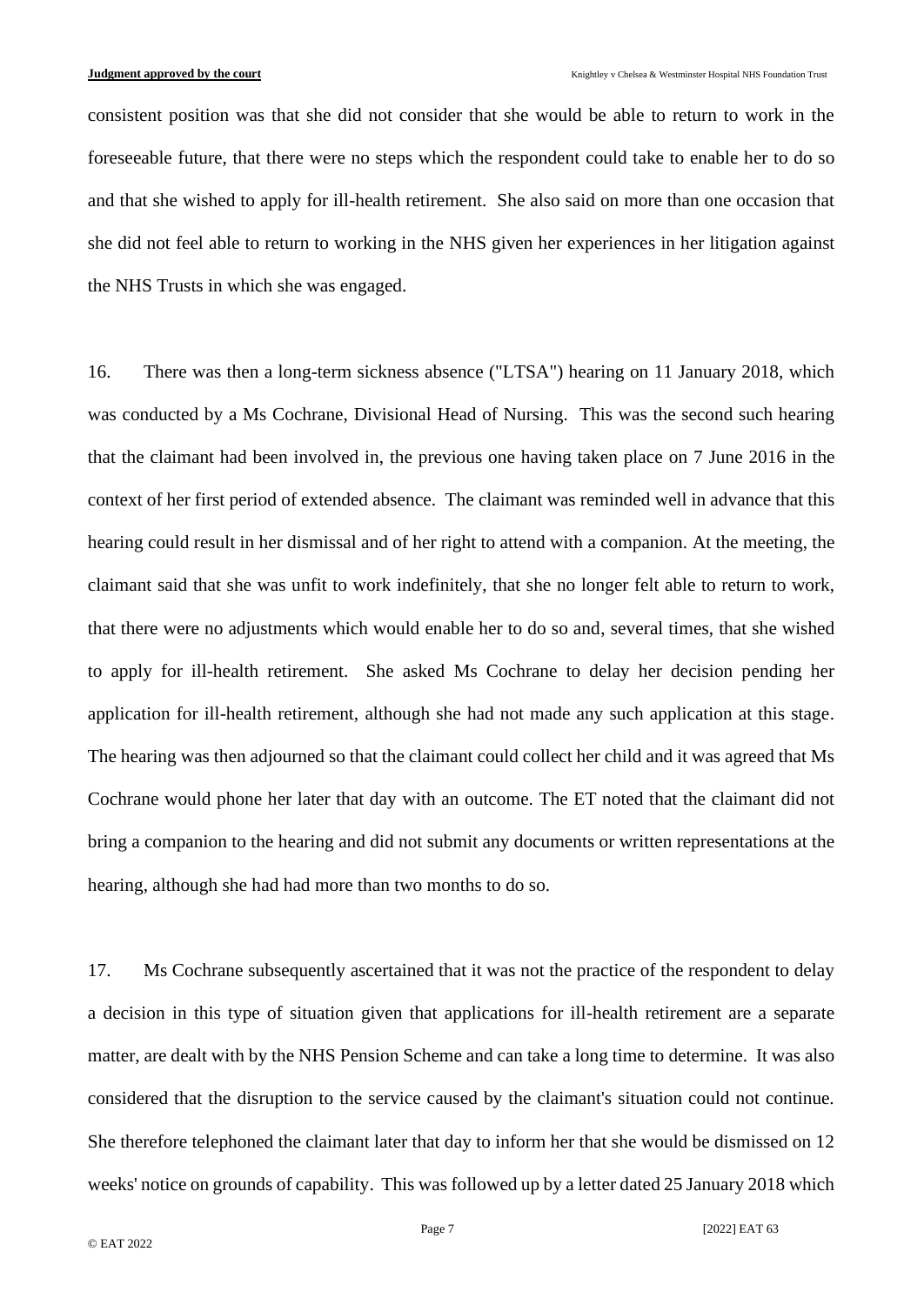summarised the reasons for dismissal and notified the claimant of her right to appeal within ten working days of the letter.

18. On 7 February 2018, the claimant emailed to ask for a two-week extension of time to lodge an appeal. This was refused, apparently because it was seen as part of a pattern of behaviour on the part of the claimant. She then submitted a three-line summary appeal on 14 February 2018. This was not considered by the respondent because it was out of time.

19. The ET noted that the claimant had not applied for ill-health retirement by the time her employment came to an end on 5 April 2018. She did subsequently do so, however, and was granted Tier 1 ill-health retirement benefits on 23 November 2018, which meant that the NHS Pension Scheme's medical advisor had concluded that she was permanently unable to perform her substantive role with the respondent for reasons of ill health.

#### **The ET's Reasons**

20. Having made detailed findings of fact, at paragraphs 135 to 161, the ET set out an account of the relevant legal principles which, in my view, cannot be faulted and were not criticised by Mr Allen, at least in his skeleton argument. In his oral submissions, he complained that, at paragraph 159 of the ET's Reasons, the Tribunal had not referred to the right of appeal as a part of a fair procedure in relation to capability dismissals.

21. The ET then went on to consider the application of the relevant legal principles to each of the agreed issues which it had set out at the beginning of its Reasons. The ET considered the complaints of failure to make reasonable adjustments first, as it had been invited to. In summary, it rejected the part of the claimant's reasonable adjustments case which involved the contention that greater adjustments to the respondent's absence management procedures and attendance requirements should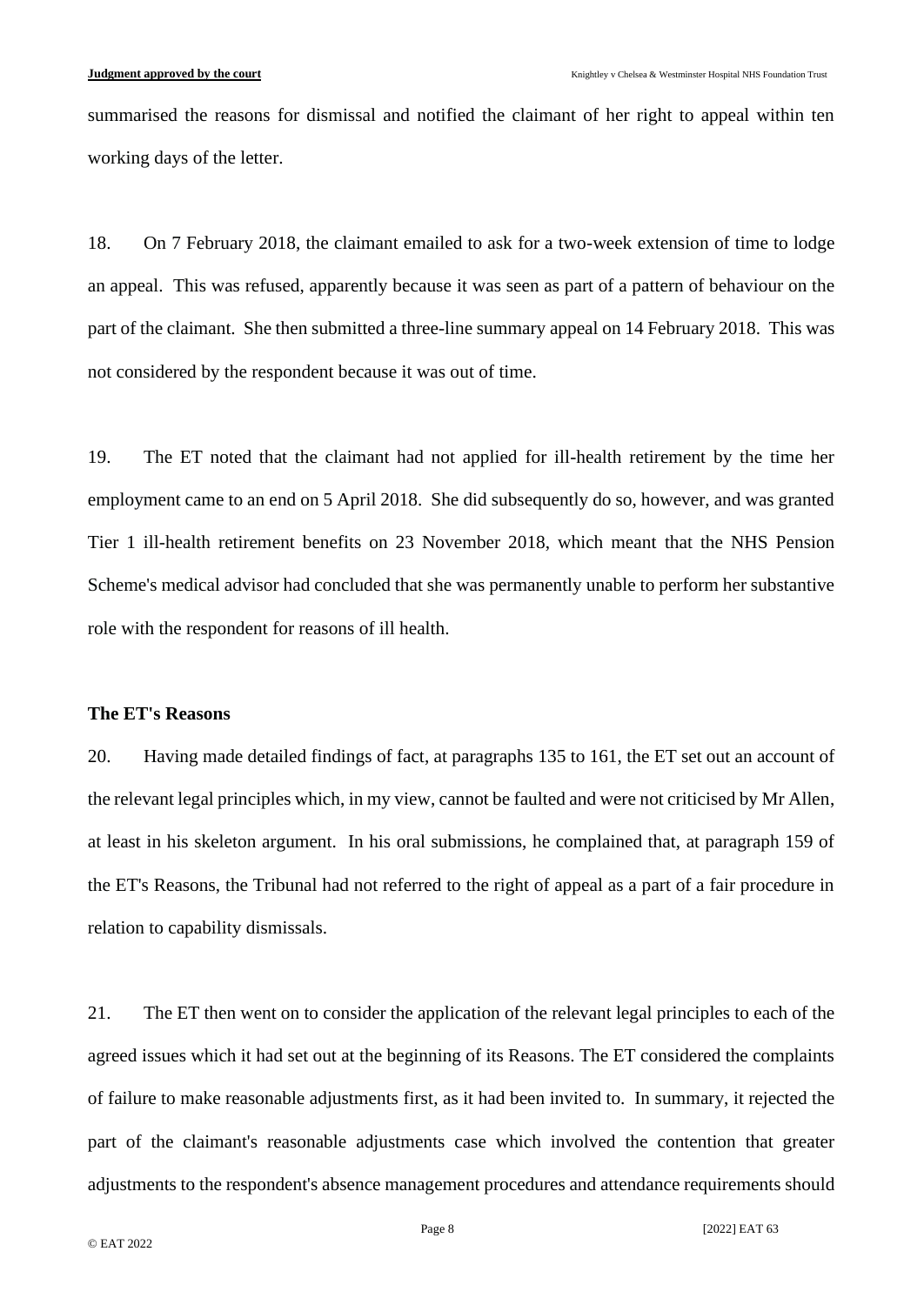have been made to allow for the claimant's inability to attend work on time, to attend for the whole of her contracted hours or, indeed, to attend at all on the days when she was absent. The ET's clear view was, in effect, that the respondent had taken all reasonable steps to make allowances for the claimant, bearing in mind the impact of her attendance record on her colleagues and on the service to the public which the respondent provided.

22. At paragraph 165, however, the ET found that the requirement on employees under the respondent's procedures to submit an appeal within ten working days of the letter confirming dismissal did place the claimant at a substantial disadvantage. It made the following finding at paragraph 165:

> **"We find that this PCP placed the claimant at a substantial disadvantage compared to non-disabled employees. We accept that the impact of her father's deteriorating health as well as her dismissal exacerbated the claimant's disability. We find that because of this the PCP placed her at the substantial disadvantage that she was unable to meet this PCP i.e. she was unable to submit an appeal within the two-week deadline which the respondent enforced rigidly. We also find that it was or should have been patent to the respondent that the claimant was likely to be placed at this substantial disadvantage by this PCP."**

23. At paragraph 168, the ET went on to find that there had been a failure to make a reasonable adjustment to this requirement:

> **"The claimant requested a two-week extension to the appeal deadline on 7 February 2018. When this was refused she submitted an appeal on 14 February 2018 which we have already found was a half-hearted attempt which the claimant made with little hope that it would be accepted. However, the respondent rejected this appeal because it was out of time not because it lacked detail. We find that had the claimant been given a two-week extension then it is likely she would have submitted a more detailed appeal. We therefore find that it would have been a reasonable step for the respondent to have agreed to extend the appeal deadline by two weeks on 8 February 2018. We also find that it would have been a reasonable step for the respondent to have accepted her appeal late on 14 February 2018 and to have invited the claimant to provide further particulars by a later date. These steps were practicable, neither costly nor disruptive for the respondent and they would have enabled the claimant to appeal her dismissal. The substantial disadvantage contended for and which we have found is that the claimant was unable to meet this PCP i.e. to bring an appeal. For completeness, we would emphasise that had we been so required we would not have found that there was any likelihood that the respondent would have upheld the claimant's appeal had it been accepted late because the same factors which were relied on to dismiss her remained applicable and in fact the claimant had been signed off work by her GP for an extended period until the end of June 2018."**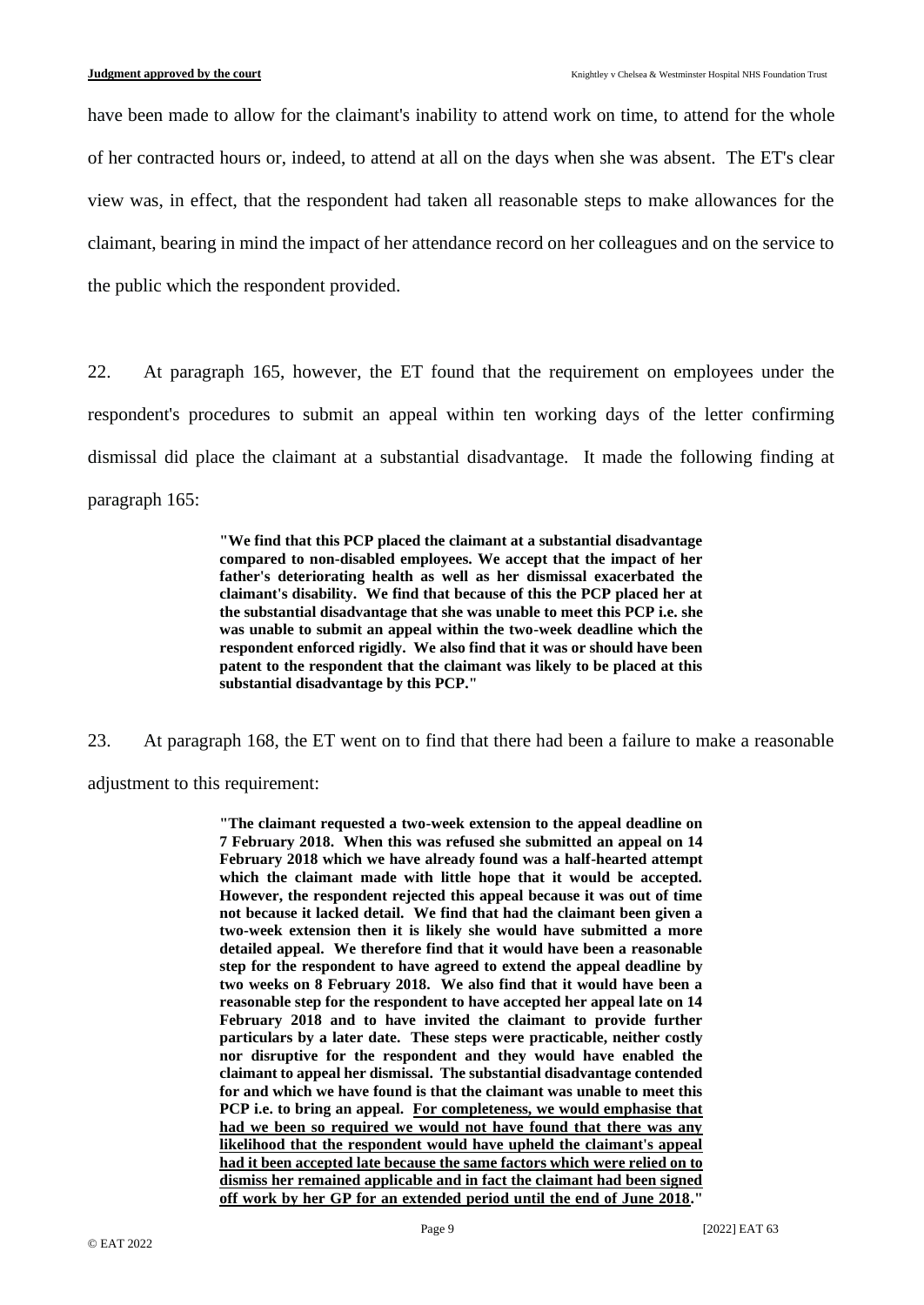(emphasis added)

**24.** The ET went on to address the claimant's claim under section 15 of the **2010 Act**. The respondent accepted that the capability proceedings and the dismissal of the claimant were unfavourable treatment for a reason which arose out of her disability, namely her attendance record. The claimant also accepted that the respondent had legitimate aims in taking these measures. The only issue was therefore whether the treatment of the claimant was a proportionate means of achieving those aims.

a. As to the application of the capability proceedings to the claimant, the ET found this

at paragraphs 171 to 171.2:

**"171. We find that it was proportionate for the respondent to have applied capability proceedings to the claimant when it referred the claimant to a second LTSA in November [2017].**

**171.1 There were five formal review meetings between 28 April – 2 October 2017 when the respondent reviewed the claimant's health, obtained Occupational Health advice and considered how to support the claimant to return to work. By September 2017 it was clear that the claimant was focussed on IHR as she no longer felt able to return to work with the respondent or within the NHS.**

**171.2 At the fifth review meeting on 2 October 2017, the claimant said that she wanted to apply for IHR. She had been absent for almost seven months by this date and there was no prospect that she would be fit to return to work in the foreseeable future. The claimant said that she did not feel able to return to work indefinitely with the respondent or within the NHS. There were no other options available to facilitate her return to work. In these circumstances, we find that it was proportionate for Ms Cox to recommend that the claimant was referred to a LTSA hearing. This was a proportionate means of meeting the respondent's legitimate aims of delivering safe and consistent service to patients, appropriate and consistent management of employee sickness absence and maintaining certainty in future workforce attendance."**

b. As to the dismissal itself, the ET found this at paragraphs 172 to 172.3:

**"172. We also find that it was proportionate for the respondent to have dismissed the claimant at the LTSA on 11 January 2018.**

**172.1 The claimant had been on sick leave for almost ten months and she was signed off work until the end of the month. She said that she would not be able to return to work again. In her evidence, she accepted that there were no adjustments which the respondent could have made after October 2017 to support her in returning to work.**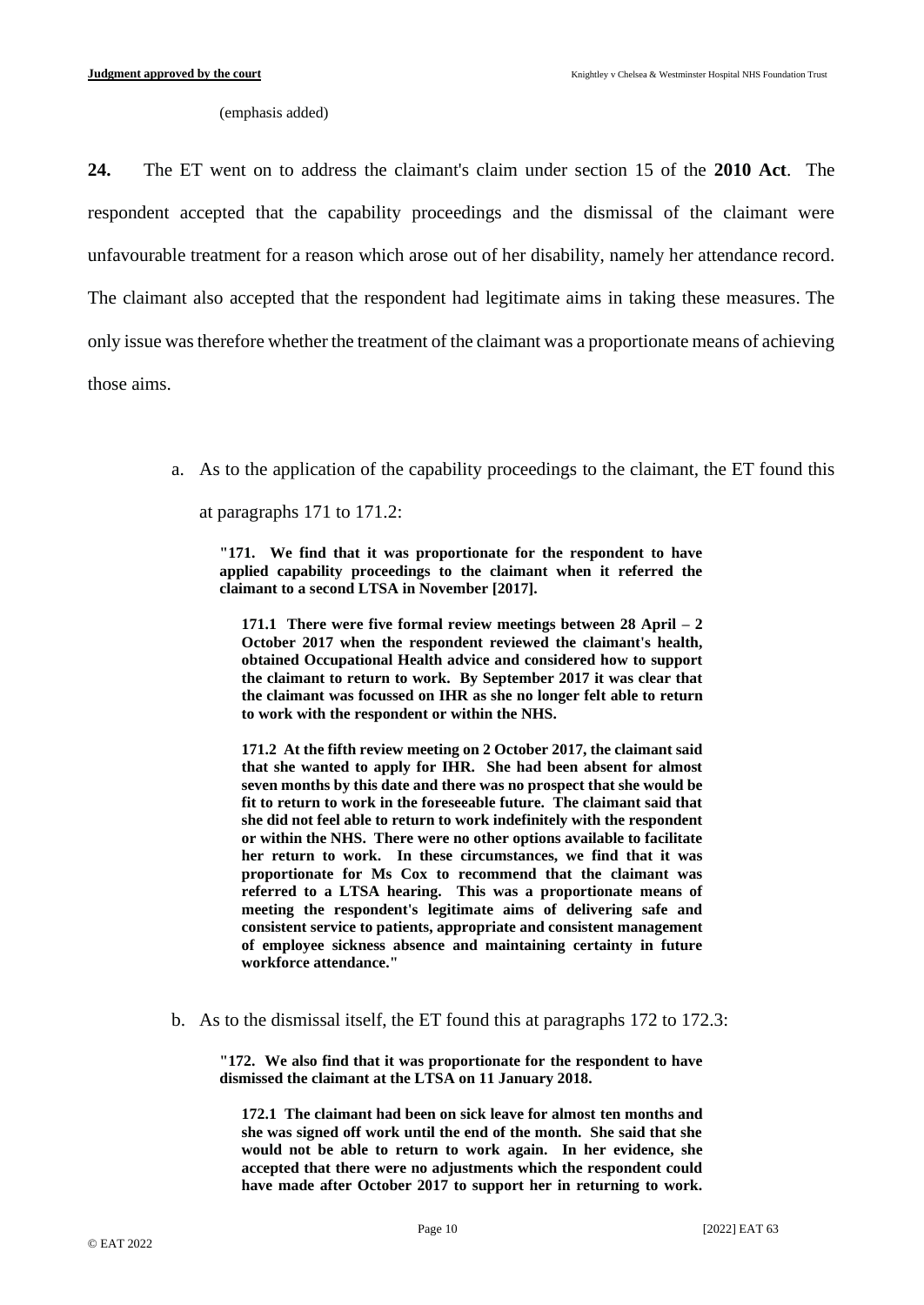**She was focussed on making an application for IHR.**

**172.2 In his report dated 27 November 2017, Dr Khan advised that the claimant's stress was very unlikely to resolve by January 2018 and it was likely to last a very long time. Notably, in his previous report dated 18 September 2017, Dr Khan advised that 'looking at the strength of feeling about returning to work, it does make it practically unlikely to happen'.**

**172.3 The claimant had previously acknowledged and agreed that there were legitimate concerns about the impact of her ongoing absence from her substantive role on the service. We find that, in these circumstances in which the nature of the claimant's contracted role was such that substantive cover was required to ensure a high standard of care to vulnerable service users and there was no reasonable likelihood of the claimant being fit to return to work in any capacity in the foreseeable future, the decision to dismiss her was proportionate. It was a proportionate means of meeting the legitimate aims of delivering safe and consistent service to patients and maintaining certainty in future workforce attendance. There were no less detrimental steps short of dismissal which the respondent could have taken to achieve the same aims."** (emphasis added)

25. In relation to the complaint of unfair dismissal, it was common ground that the reason for

dismissal was capability. In accordance with how the parties had formulated the agreed list of issues,

the ET first considered procedural fairness. At paragraphs 174 to 177, it said this:

**"Did the respondent adopt a fair procedure when dismissing the claimant by reason of capability?**

**174. We find that the procedure adopted by the respondent to dismiss the claimant was fair and within the range of reasonable responses.**

**175. We find that there was adequate and reasonable consultation with the claimant.**

**175.1 As we have noted, the respondent held five formal review meetings with the claimant between 28 April – 2 October 2017 when it reviewed her health, obtained Occupational Health advice and considered how to support her to return to work.**

**175.2 By the final review meeting on 2 October 2017, the claimant was clear that she could not return to work with the respondent or to the NHS. In these circumstances, it was reasonable for the claimant to proceed to a LTSA hearing.**

**175.3 A LTSA hearing was convened initially in November 2017 and when the claimant did not confirm her attendance, it was rescheduled on 11 January 2018. The claimant was warned that she faced potential dismissal and was reminded of her right to bring a companion to this hearing.**

**175.4 We have found that at this LTSA, the claimant agreed that she wanted to proceed without a companion and took an active part in this hearing. The claimant had also been given effectively two months to submit written representations.** 

**175.5 The respondent wrote to the claimant on 25 January 2018 to confirm that she had been dismissed and the reasons for this decision. She was given the opportunity to submit an appeal against her dismissal within 10 days.**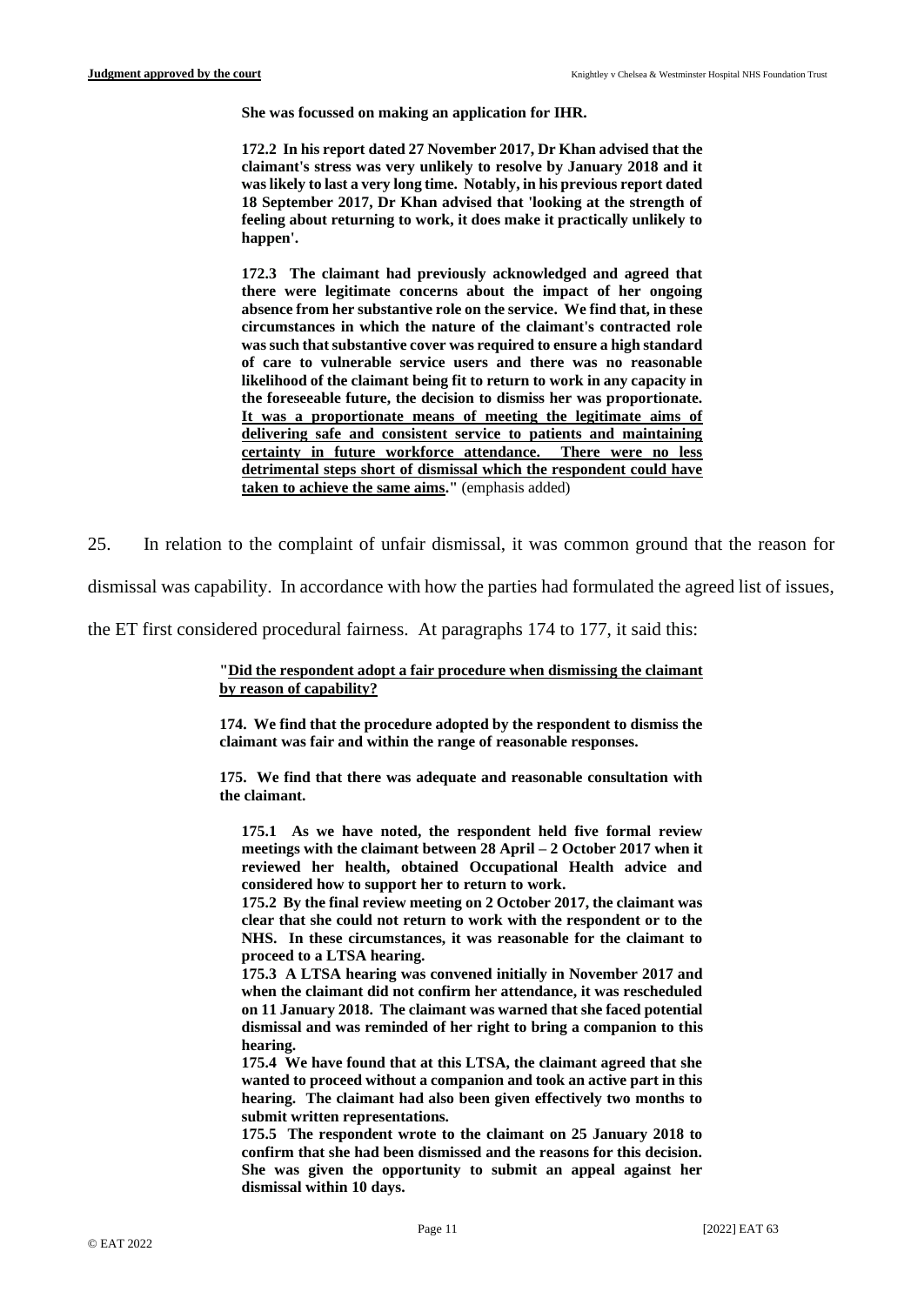**175.6 Whilst we have found that it would have been a reasonable adjustment under the EQA for the respondent to have extended the appeal deadline, we do not find that the respondent acted outwith the range of reasonable responses as required by the ERA when it failed to extend this deadline.** (emphasis added)

**176. We also find that the respondent's medical investigation was reasonable in the circumstances. Dr Khan had advised on 27 November 2018 that it was likely that the claimant's stress would continue for a very long time. The claimant's position was clear. The claimant stated repeatedly that she was unable to return to work with the respondent or within the NHS again on 18 September 2017, 2 October 2017, 27 November 2017 and 11 January 2018. She also wanted to make an IHR application and she told the respondent that her specialist and GP supported this. We do not find in these circumstances that further medical advice was necessary.**

**177. The respondent did not consider alternative employment because the claimant was not fit to return to work with or without any adjustments and there was no prospect that she would be able to return to work in the foreseeable future. This was reasonable."** 

26. At paragraph 178, the ET then posed the statutory question under section 98(4) of the

**Employment Rights Act 1996** and answered it as follows at paragraphs 178 to 178.7:

**"Was dismissal for that reason fair under section 98(4) ERA, i.e. was it within the range of reasonable responses?**

**178. We find that the decision to dismiss the claimant was within the range of reasonable responses:**

**178.1 The claimant had a long-term illness. She had been absent for over ten months. She agreed that she was unable to return to work in the foreseeable future. Since October 2017, she had repeatedly told the respondent that she could not return to work with it or within the NHS. The respondent was entitled to place significant weight on this.**

**178.2 There were no adjustments which could be made to facilitate the claimant's return to work. Nor was she well enough for redeployment to be considered.** (emphasis added)

**178.3 The nature of the claimant's substantive role was a significant factor. This was an autonomous role providing leadership and coordination of a mental health service to vulnerable patients. The claimant's sickness absence had impacted on the service and the respondent needed to provide substantive cover for this role.**

**178.4 We do not therefore find that the respondent acted outwith the range of reasonable responses in failing to wait any longer than it did.** (emphasis added)

**178.5 The respondent considered IHR prior to dismissal. Dr Khan twice advised that he was not supportive of IHR as he was unable to conclude that the claimant was permanently unable to return to her role. This meant that section 11.3.4 of the SAPP did not apply but section 11.5.7 did under which the respondent proceeded with the capability process and the claimant was able to obtain independent medical support for an HIS application. Although the claimant told the respondent that her GP and specialist were supportive of IHR, she did not disclose any medical evidence which contradicted Dr Khan's assessment.**

**178.6 Nor did the respondent hamper or obstruct an IHR application. Dr Khan agreed to complete the IHR application if the claimant was**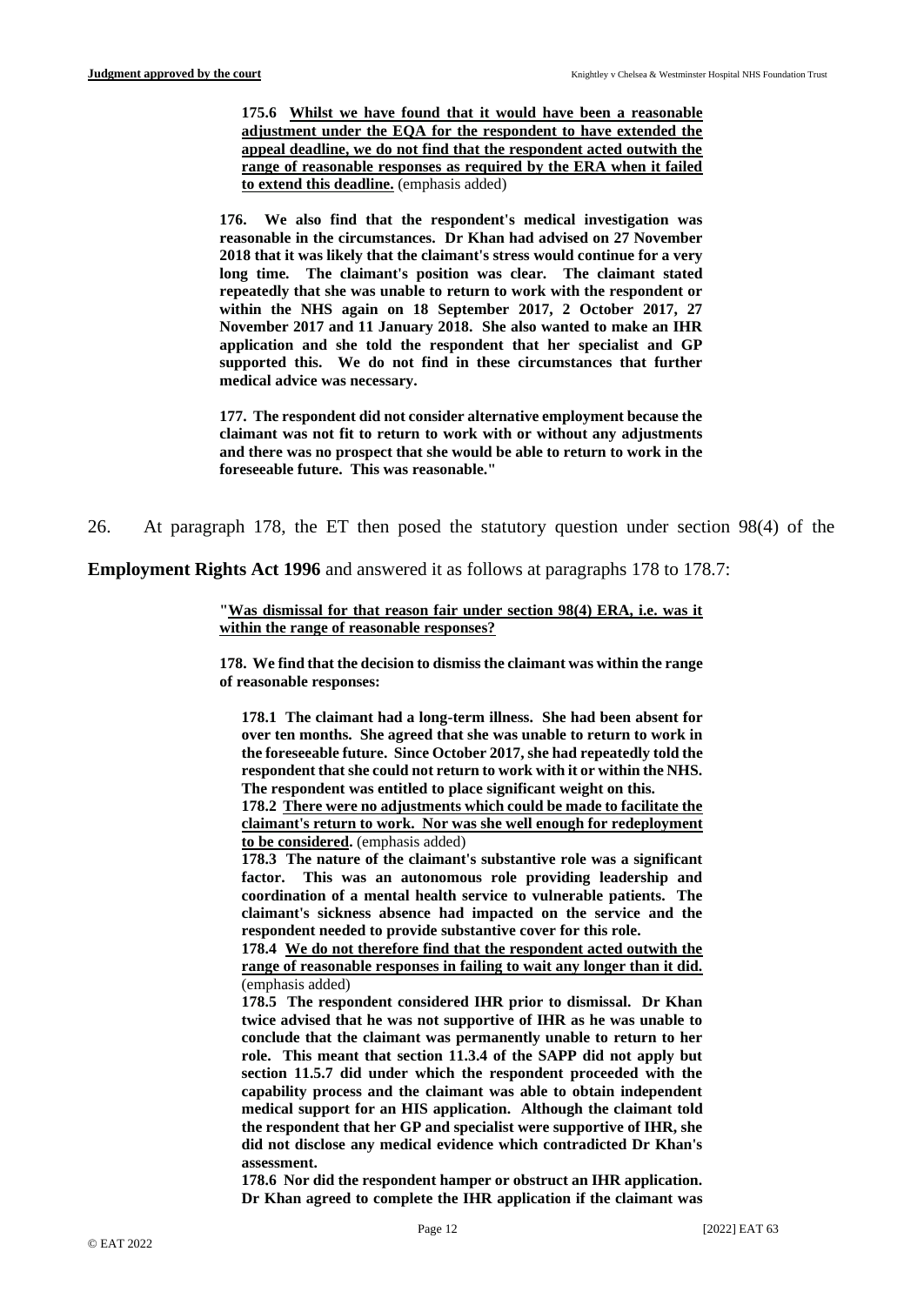**unable to obtain the support of her specialist or GP. The claimant did not send her application form to the respondent for completion. She submitted this application after her dismissal when she was awarded tier 1 IHR benefits.**

**178.7 Finally, we do not find that the failure of Ms Cochrane to consider the impact of the grievance on the claimant nor that she took account of the claimant's intention to apply for IHR render her decision unfair. Ms Cochrane acted reasonably in accepting the evidence, which was that there was no reasonable prospect of the claimant being able to return to work in any capacity in the foreseeable future and her health, and therefore her ability to return to work continued to be affected by several personal stressors i.e. her ongoing legal proceedings, in addition to her father's health."**

27. I am not convinced that separating procedural fairness from overall fairness was the best way to deal with the matter. In my view, in an unfair dismissal case, the procedural considerations are not a separate aspect of the test under section 98(4) of the **1996 Act**. The ET should ask the statutory question under this subsection and have regard to the procedure carried out by the employer and any criticisms of it which the ET has as part of the circumstances of the case when coming to an answer. But this is how the issues were formulated by the parties and the ET clearly asked and answered the question whether the dismissal of the claimant was outwith the range of reasonable responses in all the circumstances, including the fact that the claimant had not been given an extension of time to lodge her appeal and her appeal therefore had not been considered by the respondent.

28. The ET then went on to make a provisional award for injury to feelings and its findings at paragraph 181 make clear that it did so on the basis that the discriminatory conduct that it found to have taken place was discrete and of limited duration. It also reiterated that, although the claimant was deprived of the opportunity to appeal against her dismissal, any such appeal would not have been upheld.

# **Legal Framework**

29. The grounds of appeal are such that it may be helpful to set out the key statutory provisions. I will do so in the order in which the ET was invited to, and did , consider the claims.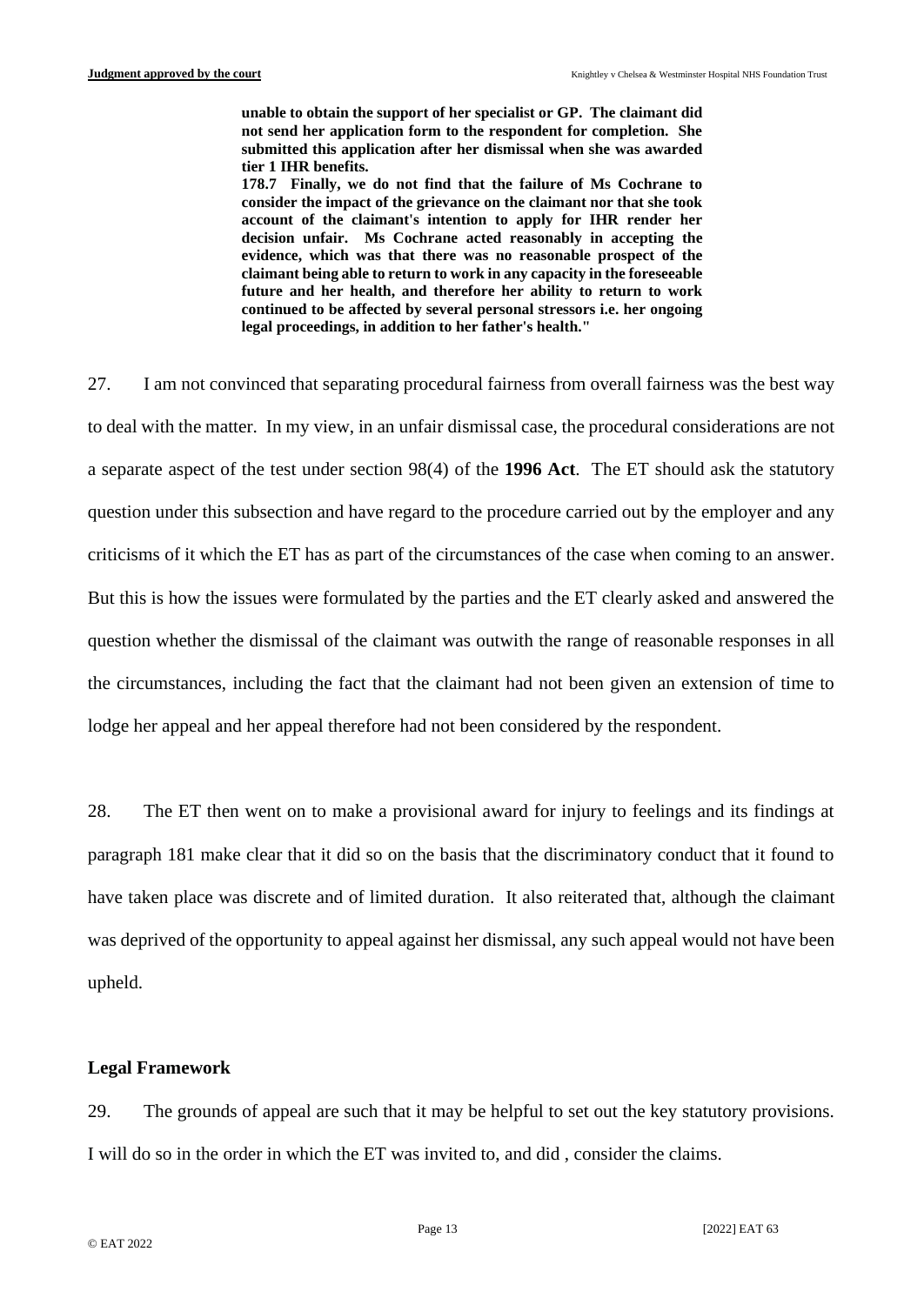30. As for reasonable adjustments, sections 20(1) to (3) of the **Equality Act 2010** provide, so far as material to the present case:

> **"(1) Where this Act imposes a duty to make reasonable adjustments on a person, this section, sections 21 and 22 and the applicable Schedule apply; and for these purposes, a person on whom the duty is imposed is referred to as A.**

**(2) The duty comprises the following three requirements.**

**(3) The first requirement is a requirement, where a provision, criterion or practice of A's puts a disabled person at a substantial disadvantage in relation to a relevant matter in comparison with persons who are not disabled, to take such steps as it is reasonable to have to take to avoid the disadvantage…."**

31. As is well-known, this requires the ET to identify the provision, criterion or practice complained of, to ask whether it puts the disabled claimant at a material disadvantage as compared with persons who are not disabled and, if so, to ask whether there were reasonable steps which ought to have been taken to avoid the disadvantage which has been identified (here, the claimant's inability to submit an appeal within the ten-day deadline) but were not taken. At this point, the ET applies its own view as to what ought reasonably to have been done rather than applying a range of reasonable responses approach.

32. Section 15(1) of the **Equality Act 2010** provides, in relation to discrimination arising out of disability:

**"(1) A person (A) discriminates against a disabled person (B) if—**

**(a) A treats B unfavourably because of something arising in consequence of B's disability, and**

**(b) A cannot show that the treatment is a proportionate means of achieving a legitimate aim."**

33. This section therefore requires the ET to identify the unfavourable treatment complained of – here, the application of the capability procedure and the dismissal of the claimant on grounds of capability – to identify the reason for that treatment and to ask whether that reason arises in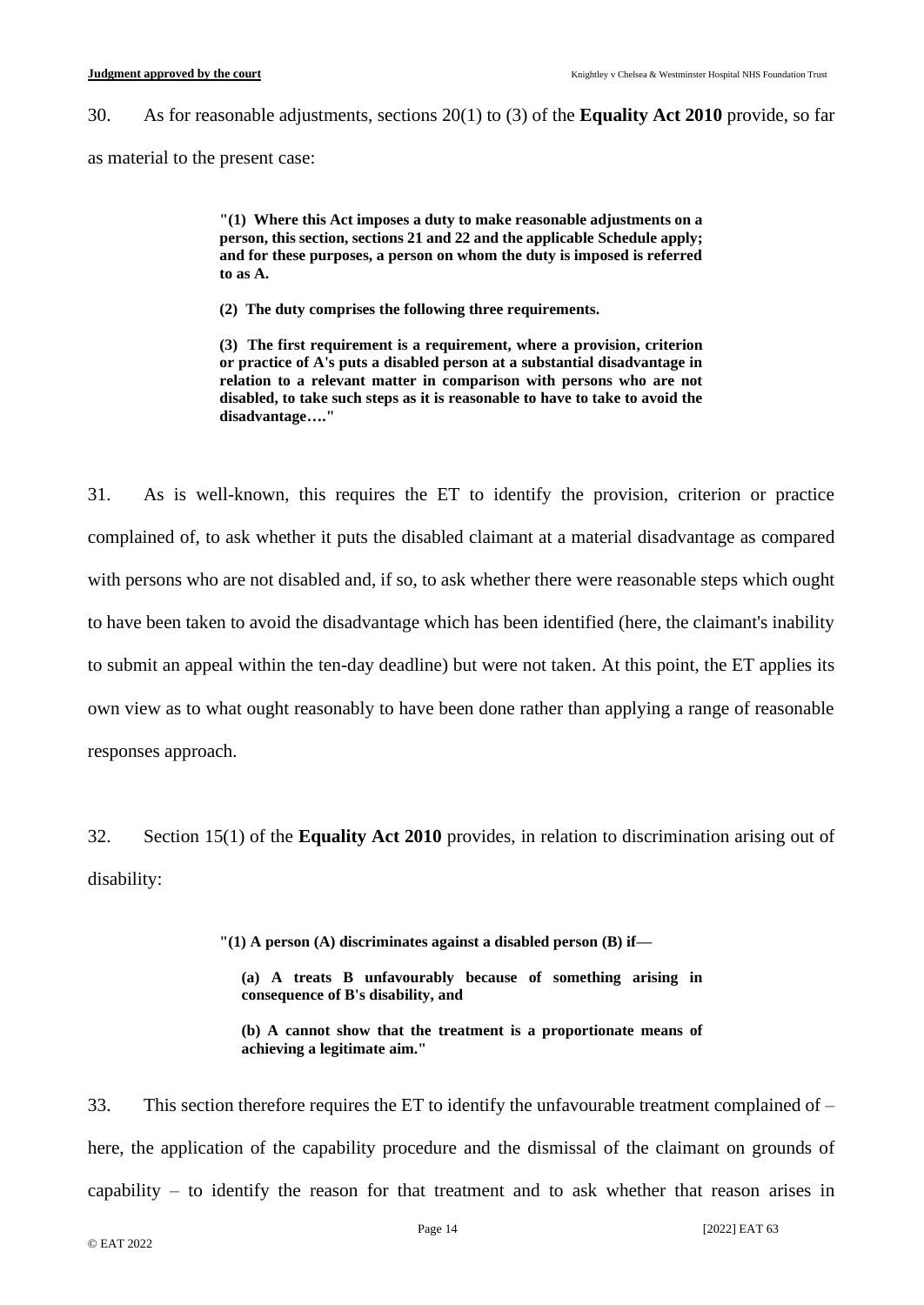consequence of the claimant's disability. If the answer to this last question is in the affirmative, section  $15(1)(b)$  requires the ET to identify what the aims of that treatment were, to ask whether they were legitimate and, if so, then to decide whether that treatment was a proportionate means of achieving those aims. The test for proportionality will often turn, as it did here, on the third and/or fourth questions in the formulation by Lord Reed in **Bank Mellat v HM Treasury (No 2)** [2014] AC 700 at [74]:

> **"... it is necessary to determine (1) whether the objective of the measure is sufficiently important to justify the limitation of a protected right, (2) whether the measure is rationally connected to the objective, (3) whether a less intrusive measure could have been used without unacceptably compromising the achievement of the objective, and (4) whether, balancing the severity of the measure's effects on the rights of the persons to whom it applies against the importance of the objective, to the extent that the measure will contribute to its achievement, the former outweighs the latter."**

34. As for unfair dismissal, sections 98(1) and (4) of the **Employment Rights Act 1996** provide:

**"(1) In determining for the purposes of this Part whether the dismissal of an employee is fair or unfair, it is for the employer to show—**

**(a) the reason (or, if more than one, the principal reason) for the dismissal, and**

**(b) that it is either a reason falling within subsection (2) or some other substantial reason of a kind such as to justify the dismissal of an employee holding the position which the employee held.**

**(4) Where the employer has fulfilled the requirements of subsection (1), the determination of the question whether the dismissal is fair or unfair (having regard to the reason shown by the employer)—**

**(a) depends on whether in the circumstances (including the size and administrative resources of the employer's undertaking) the employer acted reasonably or unreasonably in treating it as a sufficient reason for dismissing the employee, and**

**(b) shall be determined in accordance with equity and the substantial merits of the case."**

35. It will be noted that, at the fairness stage under section 98(4), the question is whether the employer acted reasonably or unreasonably in treating its reason for dismissal as a sufficient reason for dismissal. The statutory focus is on why the employer dismissed the claimant and the ET is called upon to decide whether, having regard to that reason, to the procedure which the employer followed and to the other relevant circumstances, dismissal was within the range of reasonable actions open to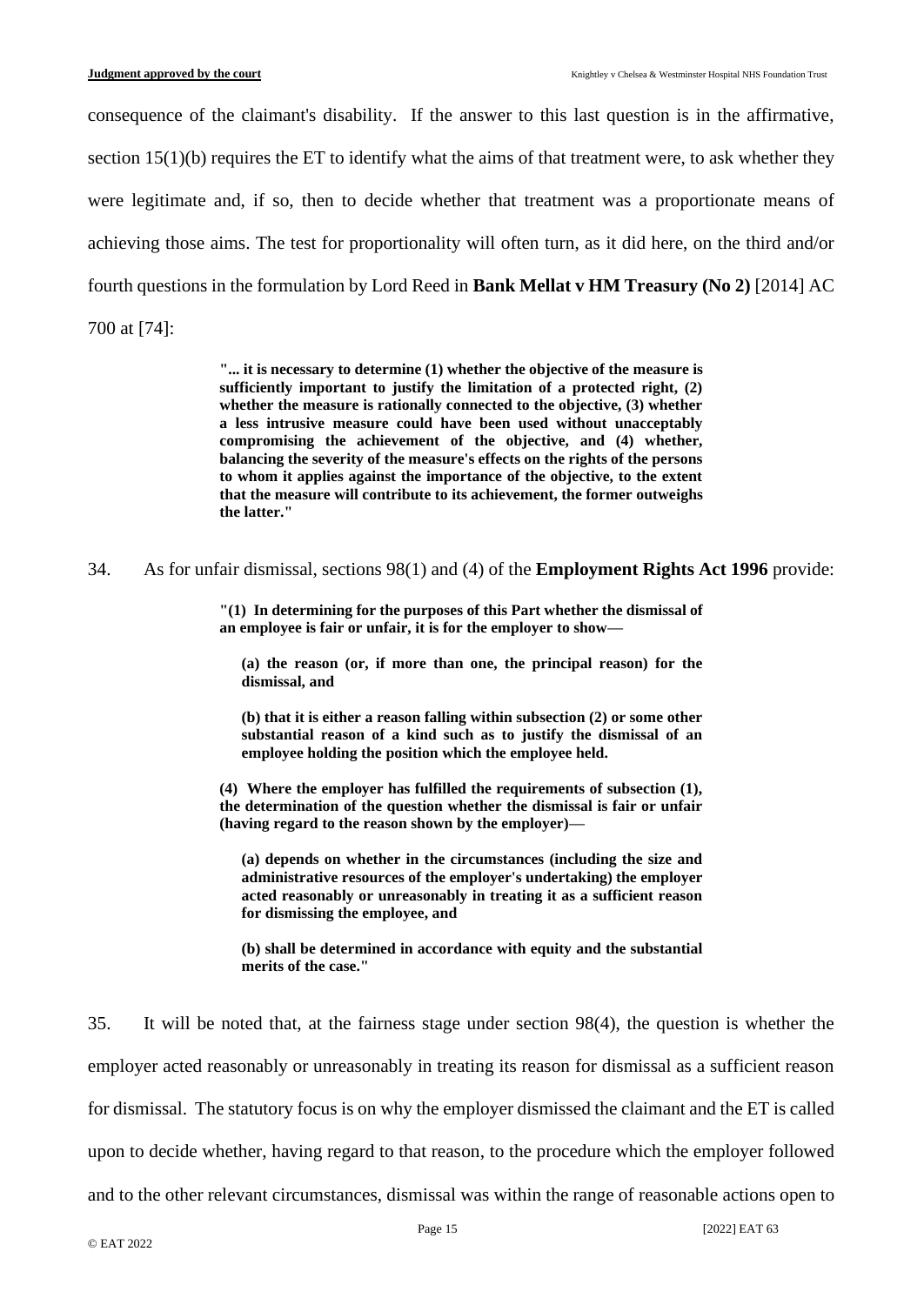the employer. It is also very well established that, if a dismissal is unfair on procedural grounds, the fact that the employee would have been dismissed in any event, even if a fairer procedure was followed, goes to remedy rather than liability: see **Polkey v AE Dayton Services Ltd** [1988] ICR 142 (HL).

36. As far as the effect of failure to allow an opportunity to appeal against dismissal on the fairness of that dismissal is concerned, the availability of an appeal and, if so, what that appeal entailed in terms of its scope is part and parcel of the procedure relating to the dismissal and therefore relevant to an assessment of the overall fairness of the procedure which led to that dismissal: see **Taylor v OCS Group Ltd** [2006] ICR 1602 (CA). By the same token, the lack of an opportunity to appeal does not necessarily or automatically render a dismissal unfair. Whether it does so will depend on the circumstances of the particular case. An unreasonable failure to provide a right of appeal may mean that the dismissal is unfair but it may not: see, for example, **Moore v Phoenix Product Development Ltd** [2021] UKEAT/0070/20/2005 at [43] and [45] and **Gwynedd Council v Barratt & Anor** [2021] EWCA Civ 1322 at [36]-[40] and [38] in particular. For example, it might not in a case where the case for dismissal is particularly compelling and the preceding procedural steps were thorough and left no room for sensible challenge. It would be for the ET to judge this question, applying the range of reasonable responses approach.

37. It is self-evident that the three statutory provisions which I have summarised raise different legal issues and, at least as between section 98 of the **Employment Rights Act 1996** and the disability discrimination provisions, have different legislative aims. It is also obvious that, whereas section 98 of the **Employment Rights Act 1996** is necessarily concerned with the dismissal of an employee, sections 15 and 20 of the **Equality Act 2010** may be applied in relation to a range of different treatment of the employee or issues arising in relation to that employee in the course of their employment. It follows from these points that there is no reason why a breach of one of these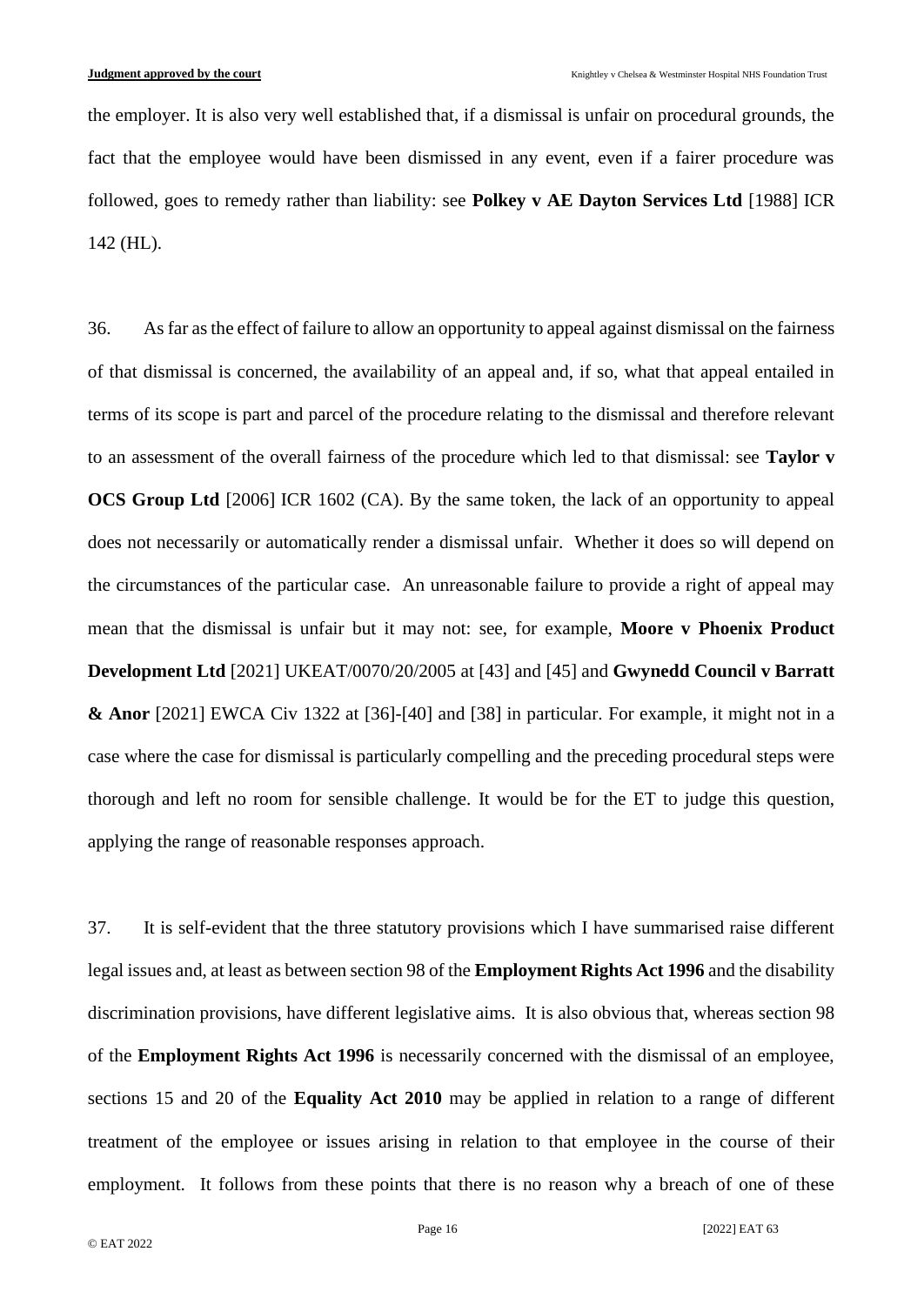provisions will necessarily or automatically mean that any of the others will also have been breached.

38. As far as the relationship between section 98 of the **Employment Rights Act 1996** and section 15 of the **2010 Act** are concerned, where the unfavourable treatment alleged under section 15 is dismissal, in **York City Council v Grosset** [2018] ICR 1492, Sales LJ (as he then was) said this at [54]-[55]:

> **"54. ... Contrary to Mr Bowers' submission, and as the EAT rightly held, there is no inconsistency between the ET's rejection of the claimant's claim of unfair dismissal and its upholding his claim under section 15 EqA in respect of his dismissal. This is because the test in relation to unfair dismissal proceeds by reference to whether dismissal was within the range of reasonable responses available to an employer, thereby allowing a significant latitude of judgment for the employer itself. By contrast, the test under section 15(1)(b) EqA is an objective one, according to which the ET must make its own assessment: see** *Hardy & Hansons plc* **[\[2005\]](https://www.bailii.org/ew/cases/EWCA/Civ/2005/846.html)  [EWCA Civ 846;](https://www.bailii.org/ew/cases/EWCA/Civ/2005/846.html) [\[2005\] ICR 1565,](https://www.bailii.org/cgi-bin/redirect.cgi?path=/ew/cases/EWCA/Civ/2005/846.html) [31]-[32], and** *Chief Constable of West Yorkshire Police v Homer* **[\[2012\] UKSC 15;](https://www.bailii.org/uk/cases/UKSC/2012/15.html) [\[2012\] ICR 704,](https://www.bailii.org/cgi-bin/redirect.cgi?path=/uk/cases/UKSC/2012/15.html) [20] and [24]- [26] per Baroness Hale of Richmond JSC, with whom the other members of the Court agreed.**

> **55. Against this, Mr Bowers pointed to certain dicta by Underhill LJ**  *in O'Brien v Bolton St. Catherine's Academy* **[\[2017\] EWCA Civ 145;](https://www.bailii.org/ew/cases/EWCA/Civ/2017/145.html) [2017] IRLR 547, at [51]-[55], in which he observed that the tribunal, which had found that the dismissal in question in that case was in breach of section 15 EqA, was also entitled to conclude from this that it had been unfair as well. Mr Bowers' suggestion was that this meant, in our case, that the ET should have reasoned in the opposite direction, by saying that by virtue of its ruling in relation to unfair dismissal it should also have concluded that there was no breach of section 15 EqA. However, I think it is clear that Underhill LJ was addressing his remarks to the particular facts of that case, and was not seeking to lay down any general proposition that the test under section 15(1)(b) EqA and the test for unfair dismissal are the same. No doubt in some fact situations they may have similar effect, as Underhill LJ was prepared to accept in** *O'Brien***. But generally the tests are plainly distinct, as emphasised in** *Homer.***"**

39. Sales LJ might have added that the law of unfair dismissal arguably places a greater emphasis on procedural fairness than the concept of proportionality, which is more focussed on outcomes. It was suggested by Mr Jones that he could have added that the test for proportionality (or, as it is often put, objective justification) may be based on matters which were not in the mind of the employer at the time of the unfavourable treatment complained about, whereas of course the **W Devis & Sons** 

**Ltd v Atkins** [1977] AC 931 principle means that the law of unfair dismissal focusses on what was

in the mind of the employer at the time of dismissal.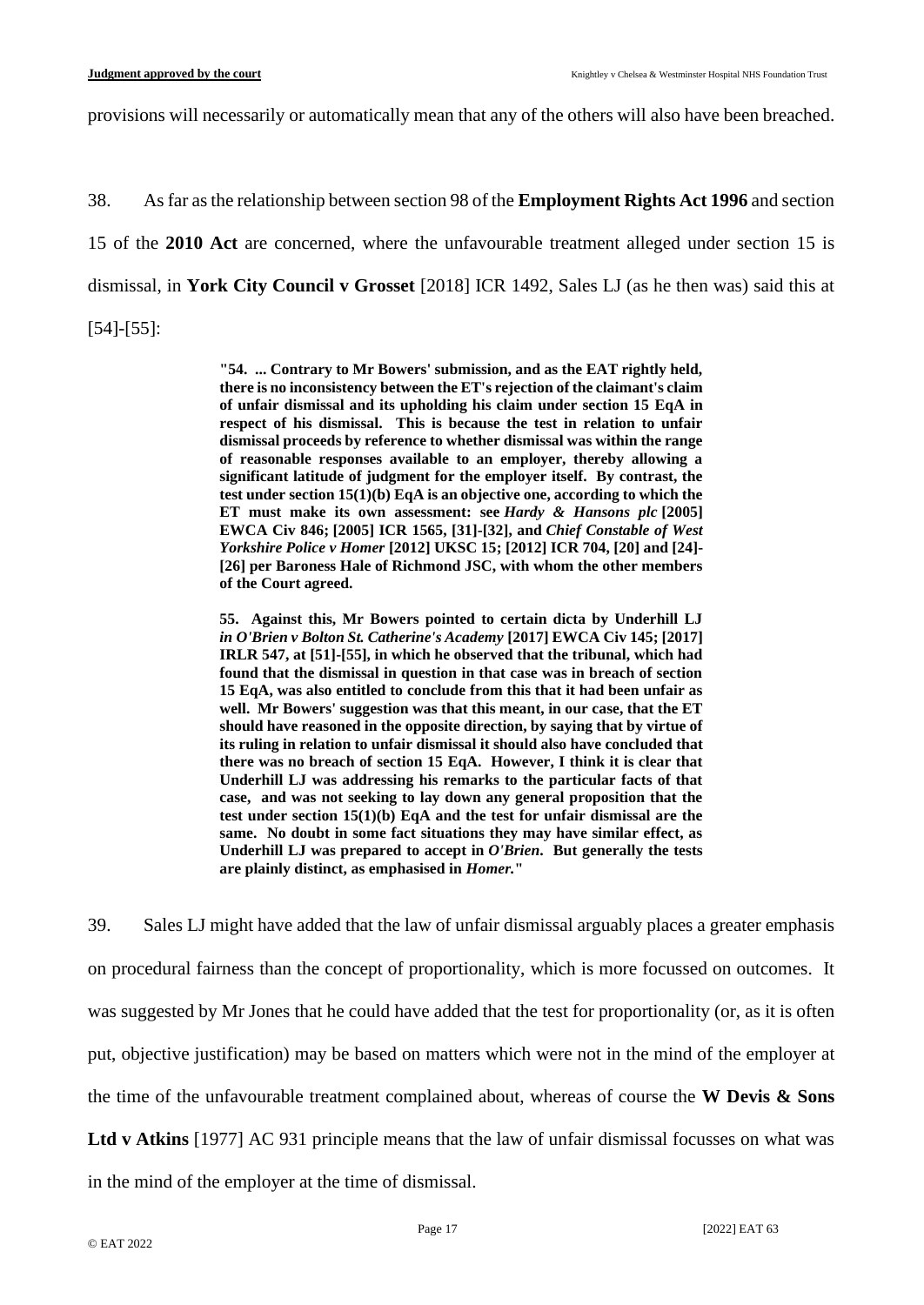40. All of these points serve to illustrate the overall point that the current case is concerned with three different statutory torts, each with different ingredients. The consequence of this is that the fact that one of the statutory torts has been committed does not mean that any of the others necessarily will have been.

#### **The Appeal**

41. Mr Allen did not go as far as to submit that claims under sections 98, 15 and 20 must necessarily stand or fall together. Indeed, he accepted that that is not the position and I agree. His argument was that, where an ET has decided that there should have been a reasonable adjustment to allow an extension of time for an appeal, it has necessarily found that the employer acted unreasonably in failing to grant such an extension and refusing to consider the employee's appeal. Whilst it would not automatically follow that the dismissal was unfair, he said that it is difficult to see how a dismissal in such a case could be fair given that the effect of the ET's finding is that the employee has been unreasonably denied an effective right of appeal. Mr Allen added that the fact that the ET has found that a form of discrimination has occurred, i.e. the breach of a duty to make reasonable adjustments, adds a further weighty factor in favour of the conclusion that the dismissal was unfair.

42. Mr Allen submitted that the ET would need to explain very clearly why it did not follow that the dismissal was unfair and would also need to guard against the error of finding that this did not follow because the procedural unfairness did not make a difference to the outcome. He argues that here the ET has not explained its reasons sufficiently, whether in relation to the question of why the dismissal was not unfair given the Tribunal's finding in relation to the appeal, or in relation to the question why, as the Tribunal found, the appeal would have failed in any event. He submits that such reasons as the ET has given tend to suggest that they considered the dismissal was fair because the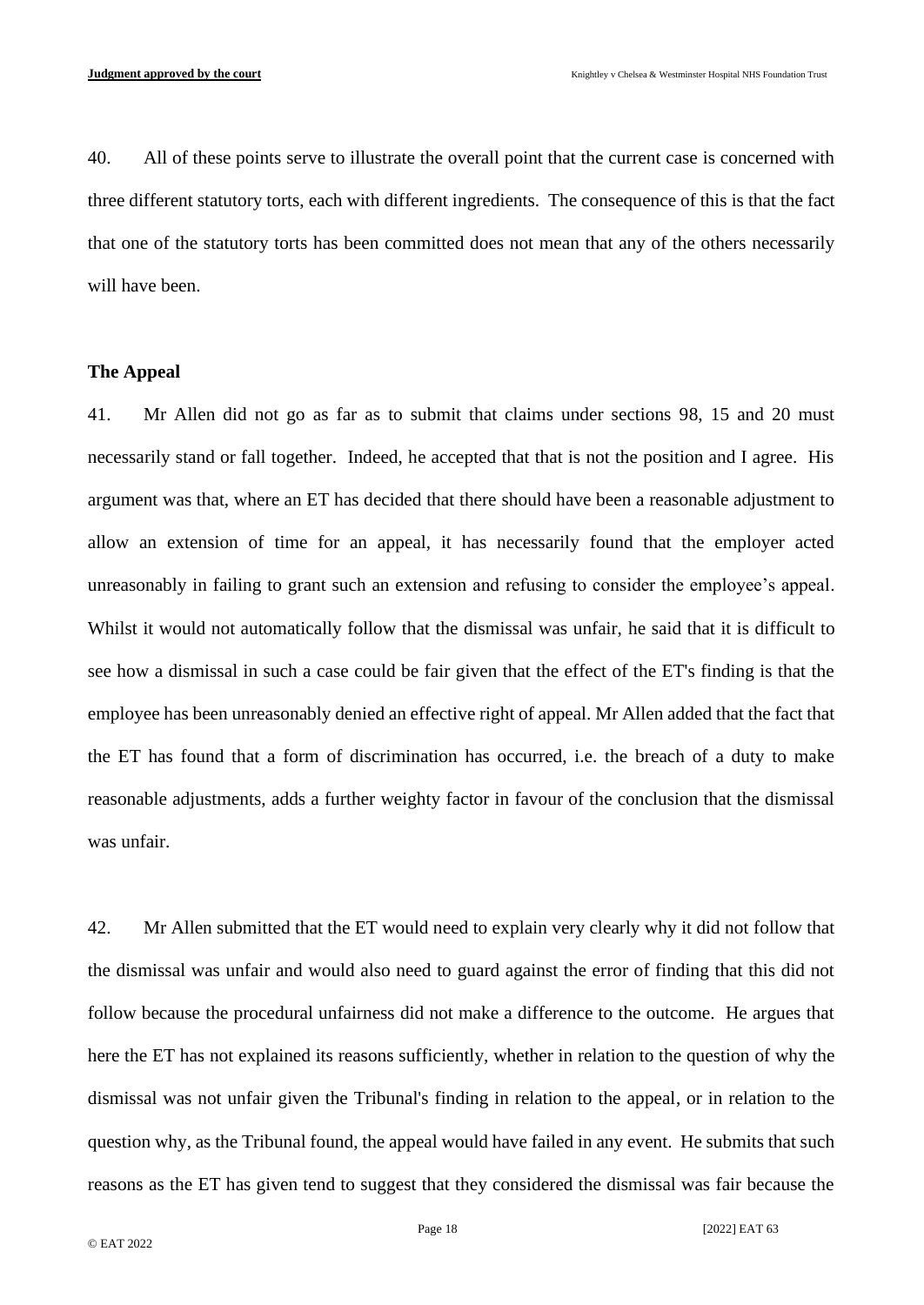appeal would not have made any difference to the outcome. He accepts that there is what he calls "a futility exception to the general principle requiring procedural fairness in dismissals" but here, he submits, it was not open to the ET to rely on its finding that an extension of time to appeal would have made no difference to the outcome.

43. Mr Allen went on to argue that, if the dismissal was procedurally unfair under section 98 of the **Employment Rights Act 1996**, it follows that it was also disproportionate for the purposes of section 15 of the **2010 Act**. He also submitted that this follows from the finding that there was a breach of the duty to make reasonable adjustments and he referred to paragraph 5.21 of the **Equality and Human Rights Commission's Code of Practice on Employment (2011)**, which states:

> **"5.21 If an employer has failed to make a reasonable adjustment which would have prevented or minimised the unfavourable treatment, it will be very difficult for them to show that the treatment was objectively justified."** (emphasis added)

44. In the alternative, Mr Allen argues that the ET would need to set out very clear reasons why this conclusion did not follow. He points out that the ET did not refer to the question of the appeal and its findings that breach of a duty to make reasonable adjustments in the section of its Reasons addressing proportionality and nor did it refer to paragraph 5.21 of the **Code**.

# **Decision**

45. With respect, the misconception which underpinned Mr Allen's submissions was that the ET should read across from the *legal conclusion* that there was a breach of section 20 of the **Equality Act 2010** to the conclusion that there was a breach of section 98 of the **Employment Rights Act 1996** or section 15 of the **Equality Act 2010** or, at least, should rely on its legal conclusion in relation to one of these causes of action as part of the basis for its legal conclusion in relation to another. Whilst the ET's *findings of fact* may be relevant to all three claims, and whilst it may well turn out that the same factual findings and criticisms which the ET made of a given respondent (or, for that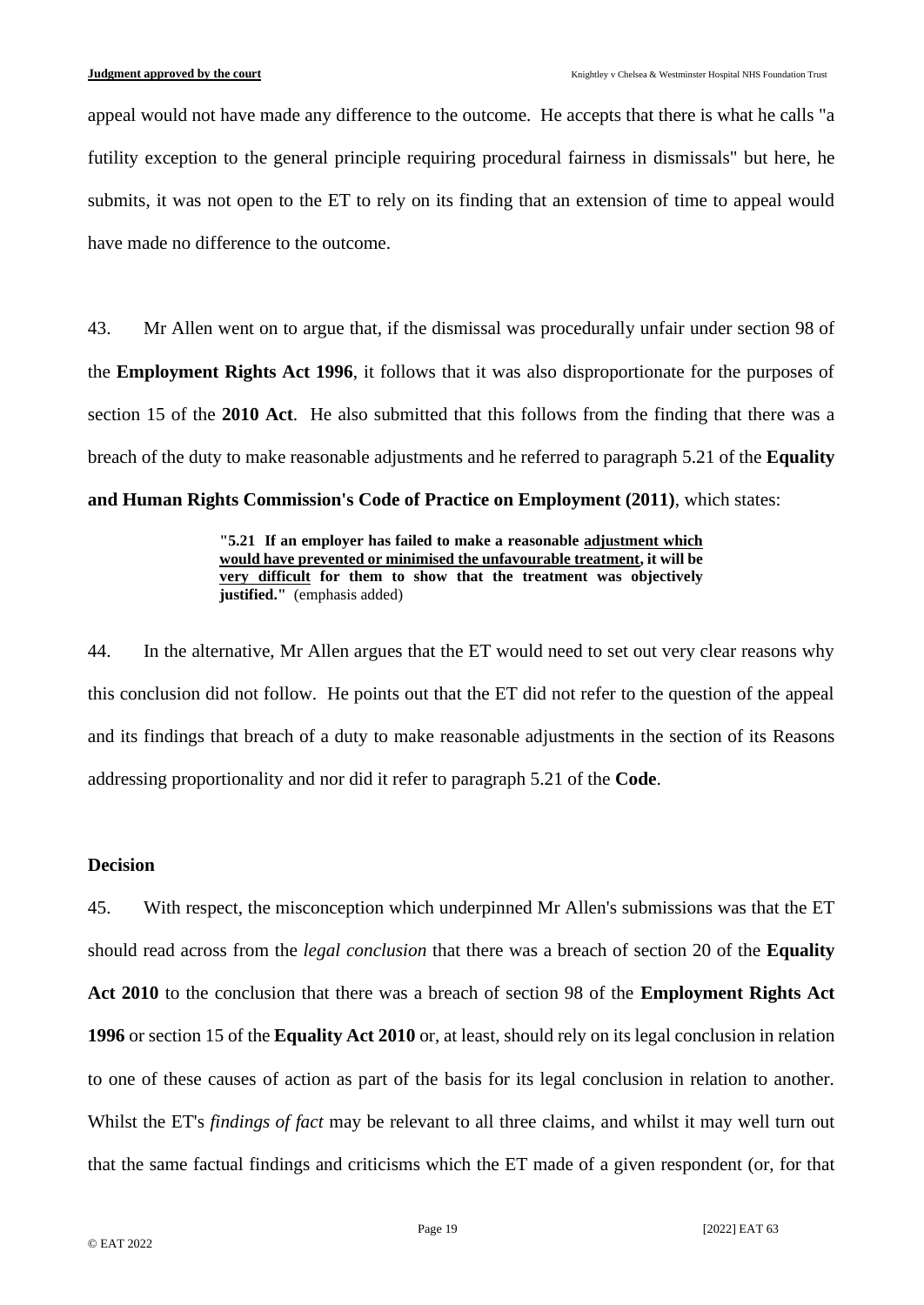matter, claimant) in relation to one claim support a particular legal conclusion in relation to another claim, the legal principles applicable to each claim should be separately applied to those facts because the ingredients of each statutory tort are different.

46. Thus, a finding that an employer could or should reasonably have taken a given step may found a successful claim under section 20 of the **2010 Act** provided the other requirements of that provision are satisfied. If it does, the claimant will have a remedy for such injury to feelings and financial loss that are caused by that breach. The factual finding that the step could or should reasonably have been taken may also be relevant to the question whether a subsequent dismissal was fair, but the legal conclusion that there was a breach of the duty to make reasonable adjustments under section 20 of the **2010 Act**, of itself, is not. The outcome of the unfair dismissal claim will depend on the application of section 98 and the case law applicable to the operation of that section to the facts, rather than on the application of section 20. Moreover, in deciding liability the ET will apply a range of reasonable responses test to the dismissal itself having regard to all of the circumstances, rather than its own view as to the narrower question whether a particular procedural step should have been taken.

47. As Mr Allen concedes, it is not the law that a finding that an employer failed to make a reasonable adjustment necessarily means that an unfair dismissal claim by the same employee will also succeed. Whether it does will depend on the relationship between the adjustment in question and the dismissal. Where, for example, the adjustment would have meant that the dismissal of the employee became unnecessary, it is likely that in practice the dismissal would also be held to be unfair. Indeed, the dismissal is also likely to breach section 15 of the 2010 Act, provided the other requirements of that section are satisfied, because the dismissal is likely to be disproportionate as well. But, even then, these conclusions will result, if they do result, from an application of the relevant statutory provisions and the case law to the facts, rather than from the legal conclusion that there had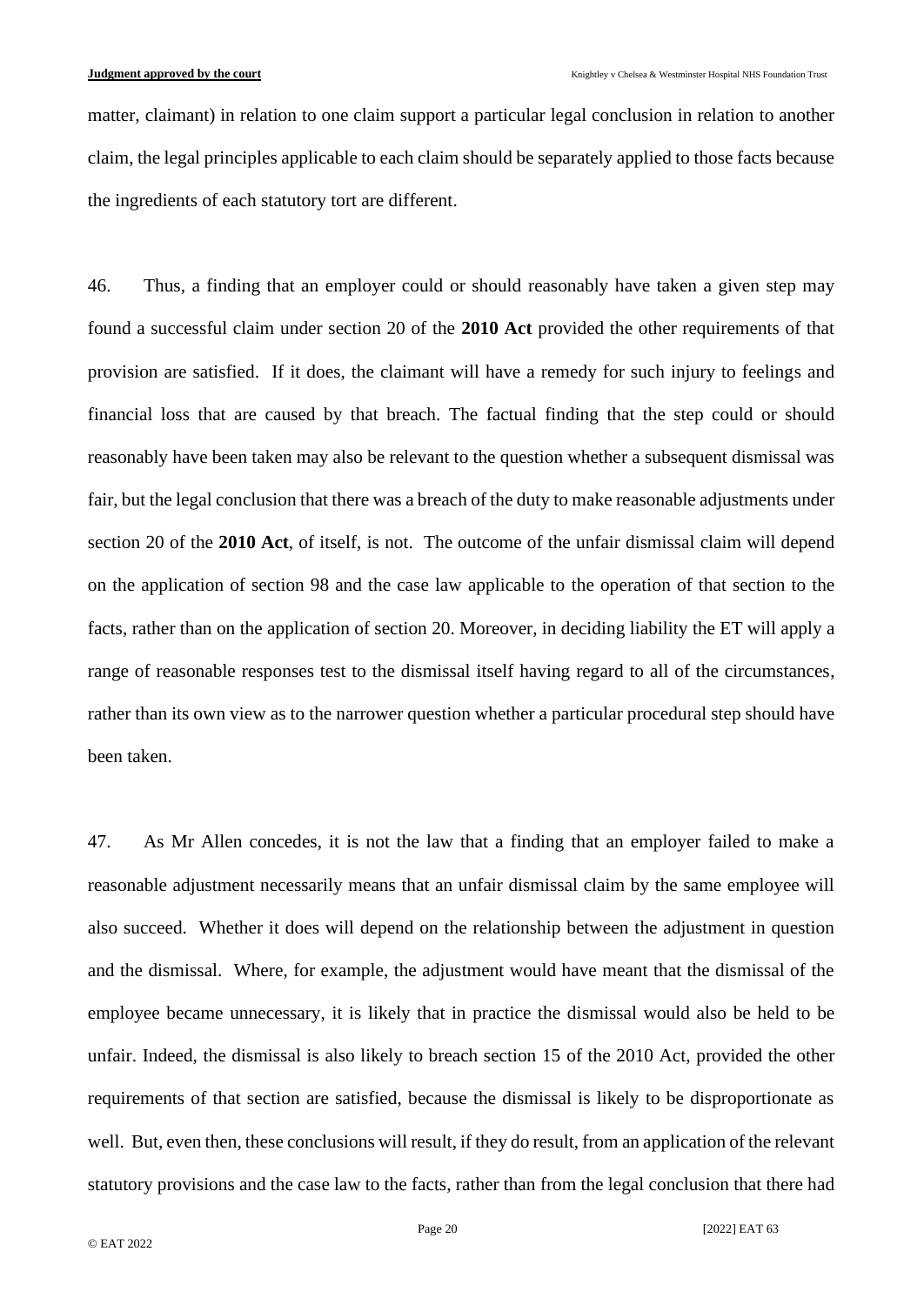been a breach of the duty under section 20:

- a. The dismissal is likely to be unfair in the example that I have given because a dismissal which, with reasonable steps on the part of the employer, would have been avoided is likely to be outwith the range of reasonable responses available to the employer in all the circumstances.
- b. Where lesser measures could reasonably have addressed the issue in relation to the employee's employment, dismissal is also likely to be a disproportionate means of achieving the employer's aims, however legitimate they may be, given the third **Bank Mellat** question (whether a less intrusive measure could have been used without unacceptably compromising the achievement of the objective). That is what paragraph 5.21 of the **EHRC Code** is saying: failure to make a reasonable adjustment which would have prevented or minimised the unfavourable treatment is likely to lead to a successful claim under section 15 as well because the employer's actions are likely to be disproportionate as well.

48. Similarly, the question of the proportionality of a dismissal is a different question to the question whether a reasonable adjustment might have been made to the procedure which led to that dismissal, and different again to the question of whether the dismissal was fair for the purposes of section 98(4) of the **Employment Rights Act 1996**, "procedurally fair" or within the range of reasonable responses. As Sales LJ pointed out in the passages from **Grosset** which I have cited, even the questions of the proportionality and the fairness of a given dismissal require a different approach on the part of the ET and engage different considerations.

49. Indeed, I have some difficulty with the logic of Mr Allen's position in this regard. Whilst he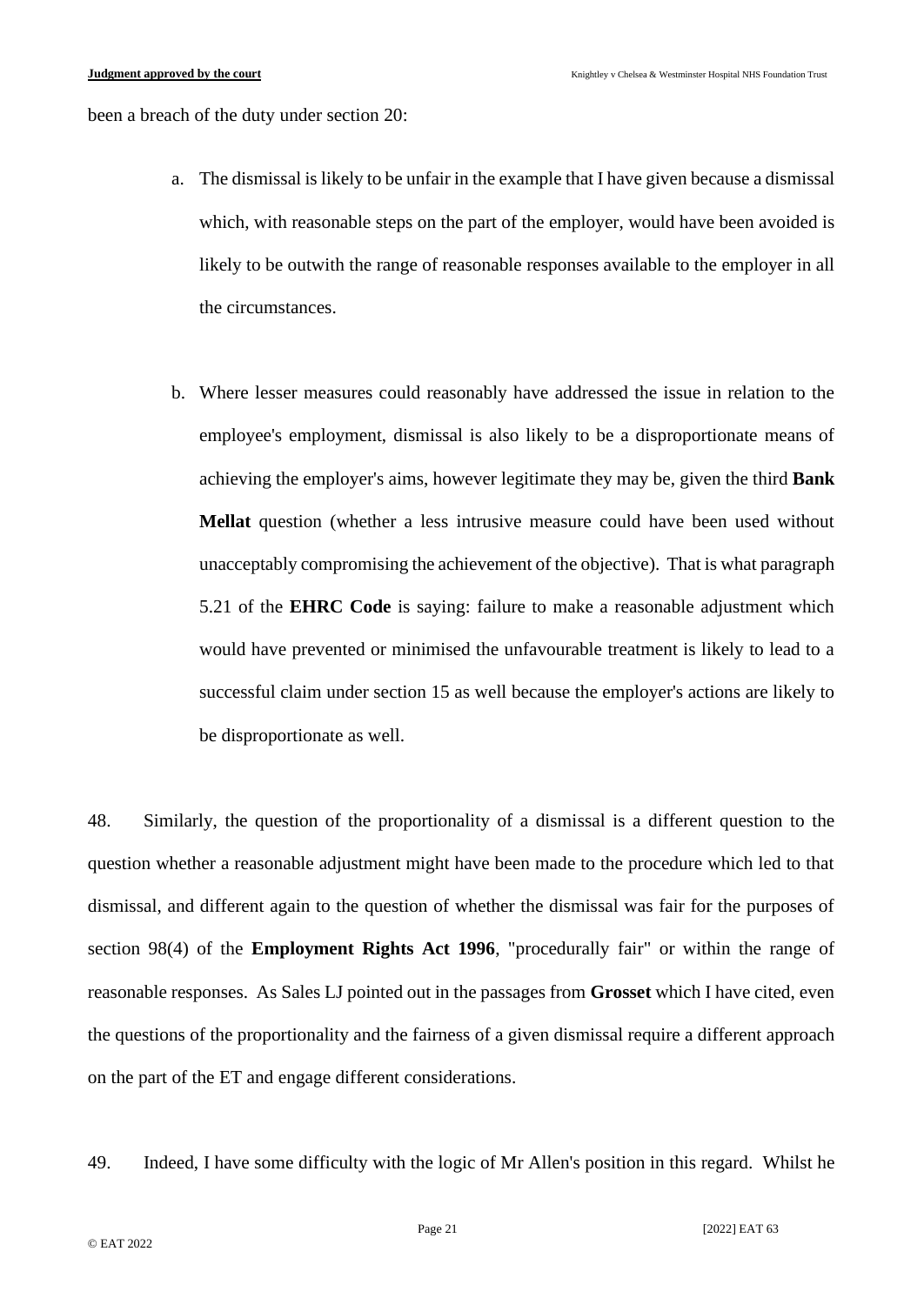accepted that a procedurally unfair dismissal may nevertheless be proportionate and vice versa, so that one conclusion does not automatically or necessarily follow from the other, he maintained that the finding that there has been a breach of the one statutory provision was *a relevant consideration* in relation to the question whether the other statutory provisions had been breached. The difficulty which I had with this submission is in seeing why the legal conclusion there has been a breach of a different statutory provision would be *relevant* if that conclusion is not dispositive. The reasoning which leads to the position that one legal conclusion does not *follow* from the other would also lead to the position that one legal conclusion is not *relevant* to the other. Moreover, if a given legal conclusion is merely relevant, what weight or otherwise the Tribunal should give to it as a consideration?. It seemed to me that these difficulties tended to reinforce the point that what matters in relation to the three causes of action under consideration in this case is the Tribunal's findings of fact, any of which may be relevant to more than one cause of action, rather than the Tribunal's finding that a given statutory provision has been breached.

50. Turning to the ET's Reasons, I start with the finding of breach of section 20. The effect of the ET's legal conclusion was that it would have been reasonable for the respondent to grant an extension of time so as to avoid the disadvantage which the claimant suffered by reason of her disability, i.e. her disadvantage in complying with the ten-day deadline to lodge an appeal. The ET's finding was purely that an extension could and should have been granted to remove that disadvantage and/or the respondent should have considered what she submitted on its merits and/or asked for further particulars. This discrete conclusion did not depend on, or reflect, the merits of the case for her dismissal or the dismissal itself or whether her appeal would have made any difference to the outcome, although the ET found that it would not have.

51. In relation to the claim for unfair dismissal, it is clear on the face of the ET's Reasons that it applied the correct principles of the law of unfair dismissal. It was also well aware of the fact that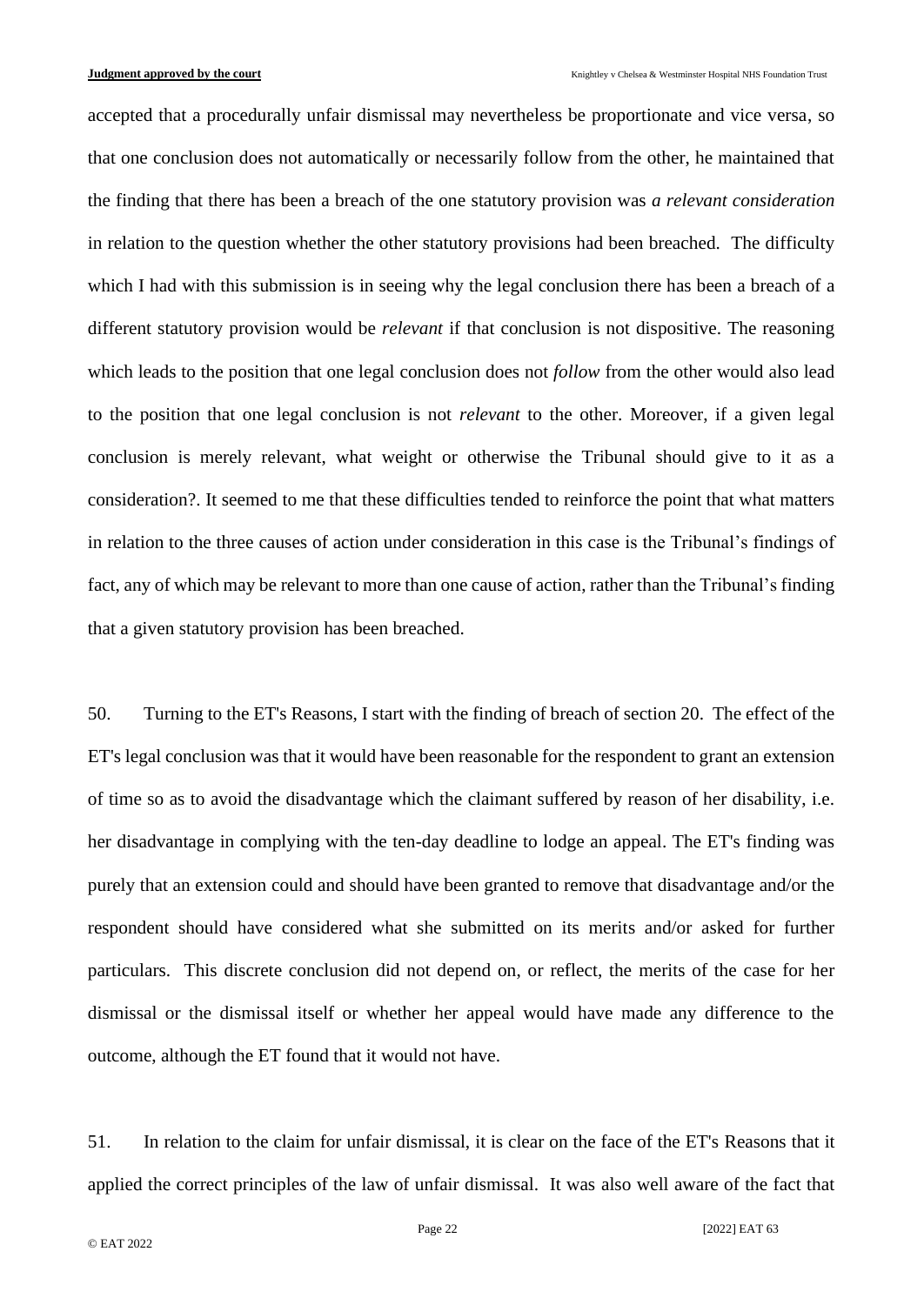the claimant had not had an effective appeal against her dismissal and specifically addressed this issue in its section on unfair dismissal, at paragraph 175.6. The ET was also evidently alive to the potential tension between its finding on the issue of reasonable adjustments and this finding but considered that the application of the (different) test applicable to the allegation of unfair dismissal led to the conclusion that the dismissal was fair. At paragraphs 174 to 178, which I have set out in this judgment, the ET looked at the procedure followed by the respondent as a whole, as it was required to do by well-established case law, and it concluded that the procedure as a whole was within the range of reasonable procedures open to a fair employer. It took into account its criticisms of the aspects of the procedure related to the appeal but explained that this did not have the effect of rendering the procedure as a whole unfair. It did not find that the dismissal was fair because the lack of an appeal made no difference to the outcome.

52. The ET's conclusion that the dismissal of the claimant was fair was, in my view, wholly unsurprising and the ET's reasons for reaching that conclusion were more than adequate. The Tribunal found that it was open to a reasonable employer to dismiss the claimant on notice despite the lack of a reasonable opportunity to appeal because of her very poor attendance record, because of the impact that this was having on the service to the public and on her colleagues, because of her position that she was not able to return to work in the foreseeable future and that nothing could be done about this, and because she did not wish to return to work for the respondent in any event. This was not a case in which an appeal would serve any useful purpose.

53. As to Mr Allen's complaint that the Tribunal did not adequately explain why it took the view that an appeal would not have been upheld, in my view, the ET clearly did explain that adequately at the end of paragraph 168, which I have set out at paragraph 23, above. It is plain that what was on any view a very powerful case for dismissal remained a powerful case notwithstanding any points of appeal that the claimant might have put forward and, indeed, the case for her dismissal had been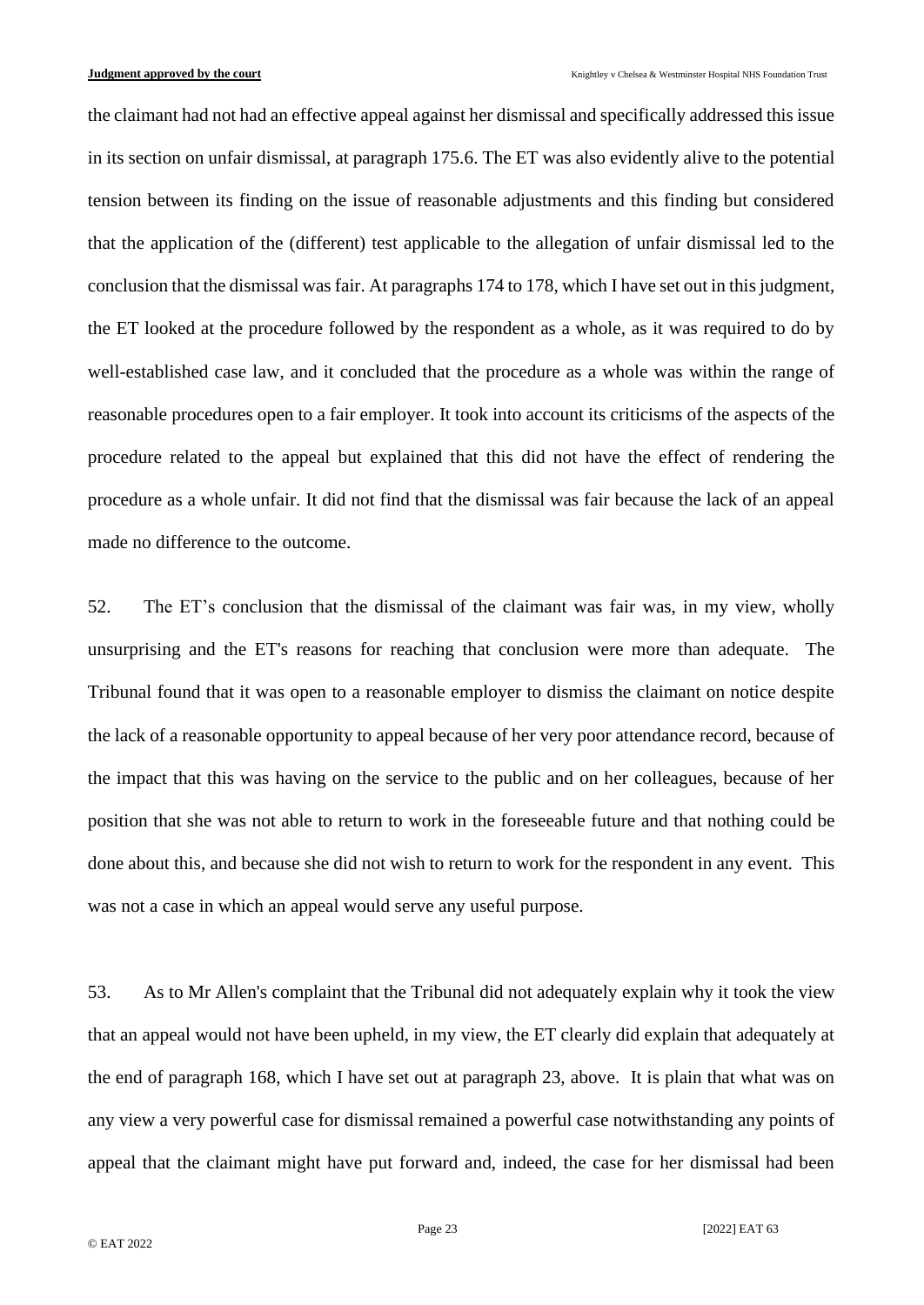confirmed, if any confirmation was necessary, by the fact that the claimant had since been signed off from work by her GP for a further period of six months.

54. As for the allegation that the ET committed the heresy which was identified by the House of Lords in **Polkey**, the ET clearly did consider that an appeal would not have made any difference. But this is not a case in which the ET found that the dismissal was procedurally unfair but that the claimant would have been dismissed in any event; it is a case in which the ET found that the dismissal was procedurally and substantively fair. Its view was plainly that, given the strength of the reasons to terminate the claimant's employment, dismissal for those reasons was reasonable, notwithstanding the refusal of an extension of time and consequent lack of an appeal. The strength of those reasons also meant that an appeal would inevitably have failed and was to this extent futile.

55. Finally, Mr Allen's description of the dismissal of the claimant as "discriminatory" because there had been a failure to make a reasonable adjustment to the procedure for an appeal against it did not add anything. It was merely a different way of relying on the finding that there had been a breach of section 20 of the **2010 Act**. Moreover, this was not a case where the dismissal itself was an act of direct or indeed any other form of discrimination. The description of it as "discriminatory" was therefore at best a loose one and at worst inaccurate.

56. Grounds 1 to 3 therefore fail. It follows from this that Ground 4 fails given that Mr Allen's essential proposition was that, if a dismissal is found to be unfair for procedural reasons, it must also be disproportionate for the purposes of section 15 of the **2010 Act**. Here the dismissal was permissibly found to be fair and so the argument does not arise.

57. But Mr Allen's proposition is wrong in any event, for the reasons which I have given. The fairness and the proportionality of a dismissal are not identical legal concepts. The correct proposition would have to be that it was disproportionate to dismiss because the claimant was not given a fair